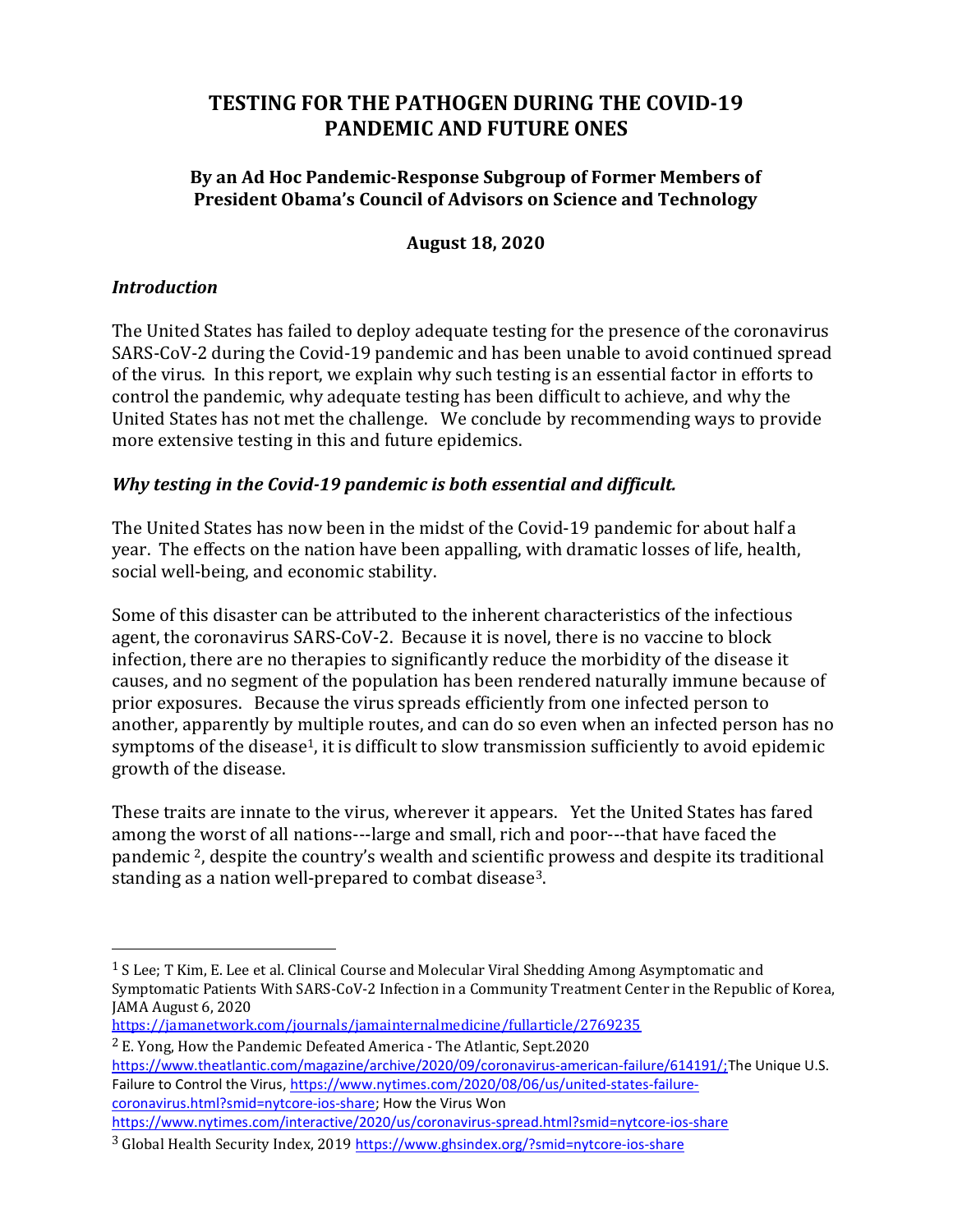Why has this happened? And how can the country change its course in this pandemic and act more effectively in future ones? These are questions that our Subgroup, composed of former members of President Obama's Council of Advisors on Science and Technology (PCAST), has been asking over the course of the past few months. We have previously examined the federal stockpiles of medical equipment<sup>4</sup>, methods for tracing contacts of infected individuals<sup>5</sup>, and management of pandemic-relevant public health data<sup>6</sup>. In all three settings, we have found systemic deficiencies and proposed remedies.

Here we explore the role of testing---mainly for the virus, but also for the host responses to it---and offer additional explanations for why the United States has done so poorly during the Covid-19 pandemic. These include confused messages from political leaders about the significance of testing, shortcomings in test design and certification, inadequate financing of tests, deficiencies in the availability of tests, and failures to test as broadly, frequently, and equitably as possible. Of course, the problems with testing do not, by themselves, complete the list of explanations for the U.S. failures.

The issues we raise here cannot be viewed solely as matters that concern the technology of testing; they must be considered in the light of the other elements of a public health response and in the context of a complex society. It is widely recognized that a test revealing the coronavirus in an ailing patient allows accurate diagnosis and guides the therapeutic strategy for that person<sup>7</sup>. But, with respect to control of an epidemic in a community, a test will be of little value if not linked to rigorous practices of public health, so that contacts are identified, interviewed, tested themselves, and, if found to be infected, properly isolated to prevent further spread of the virus<sup>8</sup>. Careful management and interpretation of test data are also required to design strategies for effective control of the pandemic9.

The tests must be accurate, widely accessible, rapidly performed, efficiently reported, and used extensively for surveillance as well as diagnosis. And, generally, they should be subsidized. Achieving all this can be especially difficult in this country's heterogeneous society, with its many ethnicities, religions, and social classes; its diverse climates, geographies, and population densities; its uneven distribution and quality of health care, delivered in so many different ways; the premium that many of its citizens place on individualism and resistance to behavioral directives; and its complicated systems of governance at the federal, state, and local levels.

Methods to test for the presence or past history of infection are especially important in situations like the current pandemic, in which the infection may not produce symptoms,

- 6 http://adhocresponsegroup.org/OPCAST\_Public\_Health\_Data\_Report\_07-28-20.pdf
- <sup>7</sup>Testing in the U.S. | CDC https://www.cdc.gov/coronavirus/2019-ncov/cases-updates/testing-in-us.html; Test for Current Infection | CDC https://www.cdc.gov/coronavirus/2019-ncov/testing/diagnostic-testing.html

<sup>4</sup>http://adhocresponsegroup.org/OPCAST\_Ad\_Hoc\_Subgroup\_Stockpile\_Recommendations\_05-20-20.pdf 5 http://adhocresponsegroup.org/OPCAST\_On\_Contact\_Tracing\_06-18-20.pdf

<sup>8</sup> http://adhocresponsegroup.org/OPCAST\_On\_Contact\_Tracing\_06-18-20.pdf

<sup>9</sup> http://adhocresponsegroup.org/OPCAST\_Public\_Health\_Data\_Report\_07-28-20.pdf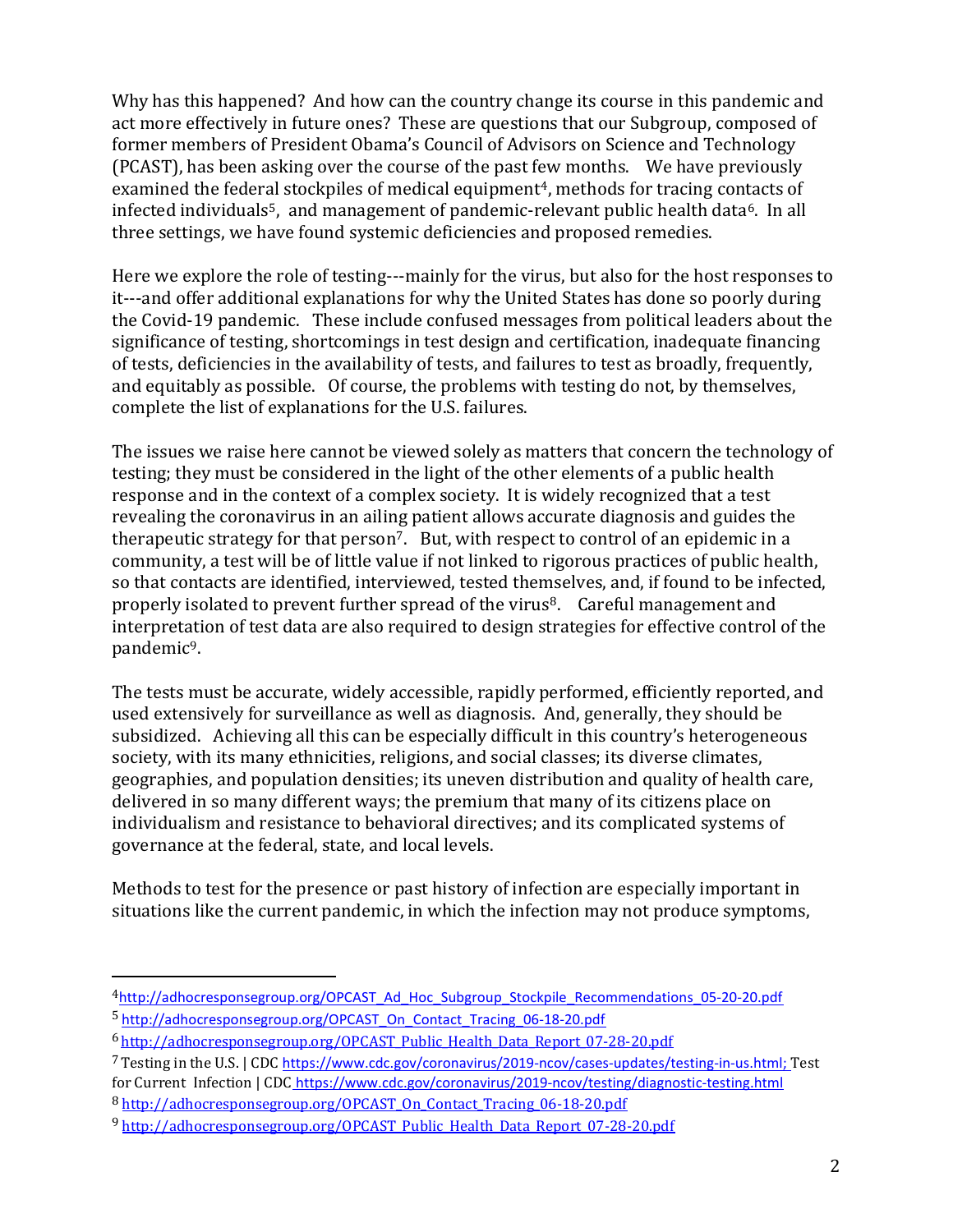the disease is difficult to diagnose even when symptoms appear, and no preventive vaccines or highly effective therapies are yet available.

There are three broad categories of tests. Viral tests are designed to identify the microbe directly for three main purposes: to make a definitive diagnosis of the disease that the virus causes (diagnostic tests), to ascertain whether those known to have been exposed to infected people are infected (contact-based tests), and to monitor the distribution of the infectious agent in populations of asymptomatic people (surveillance tests). Serological tests are designed to document and characterize host immune responses to the infectious agent. Prognostic tests appraise the severity of individual cases. An expanded account of the nature, purpose, and status of these tests in the context of Covid-19 is provided in the Appendix.

As we argue below, to curb the spread of the coronavirus in the current pandemic, surveillance testing will need to be massively increased, achieving a far greater scale than the diagnostic and contact testing that have accounted for the majority of viral tests administered in the United States to date. Serological testing will likely play an important role at a later stage in the course of the pandemic and its aftermath, but for now emphasis must be placed on widespread viral testing to detect those currently infected, so that they may be isolated and their contacts traced, tested, and isolated when appropriate.

### How to bring a pandemic to an end without treatments or vaccines.

Without an effective vaccine, without pre-existing herd immunity, and without effective anti-viral drugs, public health measures to control a viral outbreak must be focused on methods that restrain spread of the virus---impeding further progress of the pandemic and ultimately ending it. The most effective means to block further transmission of a virus in this situation is to identify all people who are infected so that they can isolate themselves, for as long as they remain infected, from those who are not infected. This extreme method can rarely be implemented perfectly, but it can be supplemented by using equipment (face masks, shields, gloves, and other protective gear) and virus disinfectants (to wash hands and contaminated surfaces) to further constrain spread of the virus.

If there were no tests to determine who is and is not infected, the physical separation strategy could be implemented successfully only by separating everyone from everyone else---an approach that is socially, economically, and emotionally unacceptable. But if it were possible to know at all times who is and who is not infected, any pandemic could be ended by using that information to limit isolation only to those who are infected and to limit its duration only to the period of infection. The availability of tests to detect the presence of the virus is thus critical for management of the pandemic, and the speed, cost, accuracy, extent, and frequency of use of those tests will determine how effectively transmission can be controlled by isolation methods alone10.

<sup>10</sup> DB Larremore, B Wilder, E Lester, et al. Test sensitivity is secondary to frequency and turnaround time for COVID-19 surveillance. https://doi.org/10.1101/2020.06.22.20136309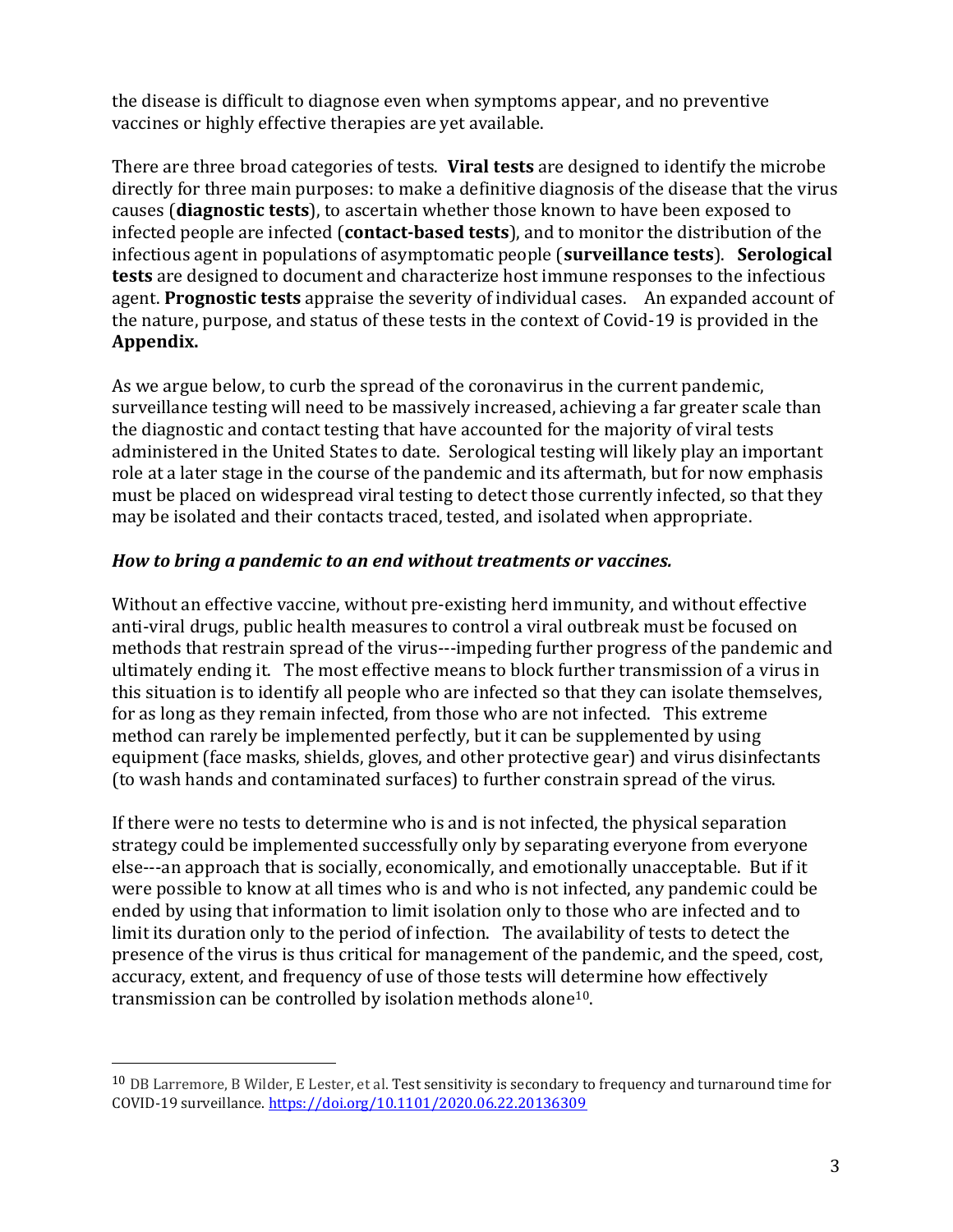Hypothetically then, if every person in a given region were tested for virus every day-- currently a logistically untenable proposition, but perhaps achievable in the future---we could know who should remain completely isolated until their infection disappears, while others could interact with other uninfected people at work or at school, in social or commercial activities. In theory, if done accurately and efficiently, this approach would rapidly eliminate the virus from that region---at least until an infected person appeared from elsewhere.

Less far-reaching but more realistic strategies for ending the Covid-19 pandemic can be measured against this rigorous but currently infeasible standard. The impracticality of testing every person can be at least partially offset by the other methods designed to protect against virus spread. These strategies include several already in use: the identification and quarantining of people who have been in contact with others known to be infected ("contact tracing") and the practices of mask-wearing, hand-washing, and social distancing.

The scale of surveillance testing can also be reduced by focusing on those most likely to be exposed to infected people. Currently, the tests most often used to detect SARS-CoV-2 are diagnostic tests of symptomatic people or contact-based tests of asymptomatic people known to have been exposed to infected individuals. Testing more broadly and strategically---especially by surveying those who are at higher than average risk because they encounter large numbers of people in daily life or at unusual events---should reduce dependence on the other transmission-blunting measures, which have their own costs, difficulties of enforcement, and limited efficacies. But any effort to expand surveillance testing depends on a commitment to lower barriers, such as cost, inconvenience, and slow return of results, and to provide appropriate contact-tracing and other public health measures quickly and effectively when a test is positive for the virus.

### The dilemmas of testing for virus during COVID-19

Because of their central role in efforts to control the pandemic in the absence of an effective vaccine, tests for the virus have been the subject of extended, vociferous public debate about their availability, turn-around time, accuracy, appropriate use, cost, and reimbursement. Indeed, the nation's inadequacies in controlling Covid-19 can be attributed in large measure to deficiencies in testing in all of the aspects of testing described below.

The first cases of Covid-19 in Wuhan, China, in December 2019, were followed by the rapid isolation and identification of the causative coronavirus, SARS-CoV-2, and by the swift determination and dissemination of the sequence of the viral RNA genome in January, 2020. Once that information became available, only a few days were required to develop a relatively simple PCR-based test that could detect the coronavirus RNA in a matter of hours<sup>11</sup>. (It is instructive to recall that tests for the causative agent of AIDS, the retrovirus HIV, were not available until a few years, rather than a few weeks, after the first report of the disease in 1981, which highlights the power of new technologies that allow the rapid identification and characterization of novel viral pathogens and the development of specific molecular tests to detect them.)

<sup>11</sup> PCR-based tests ae explained in the Appendix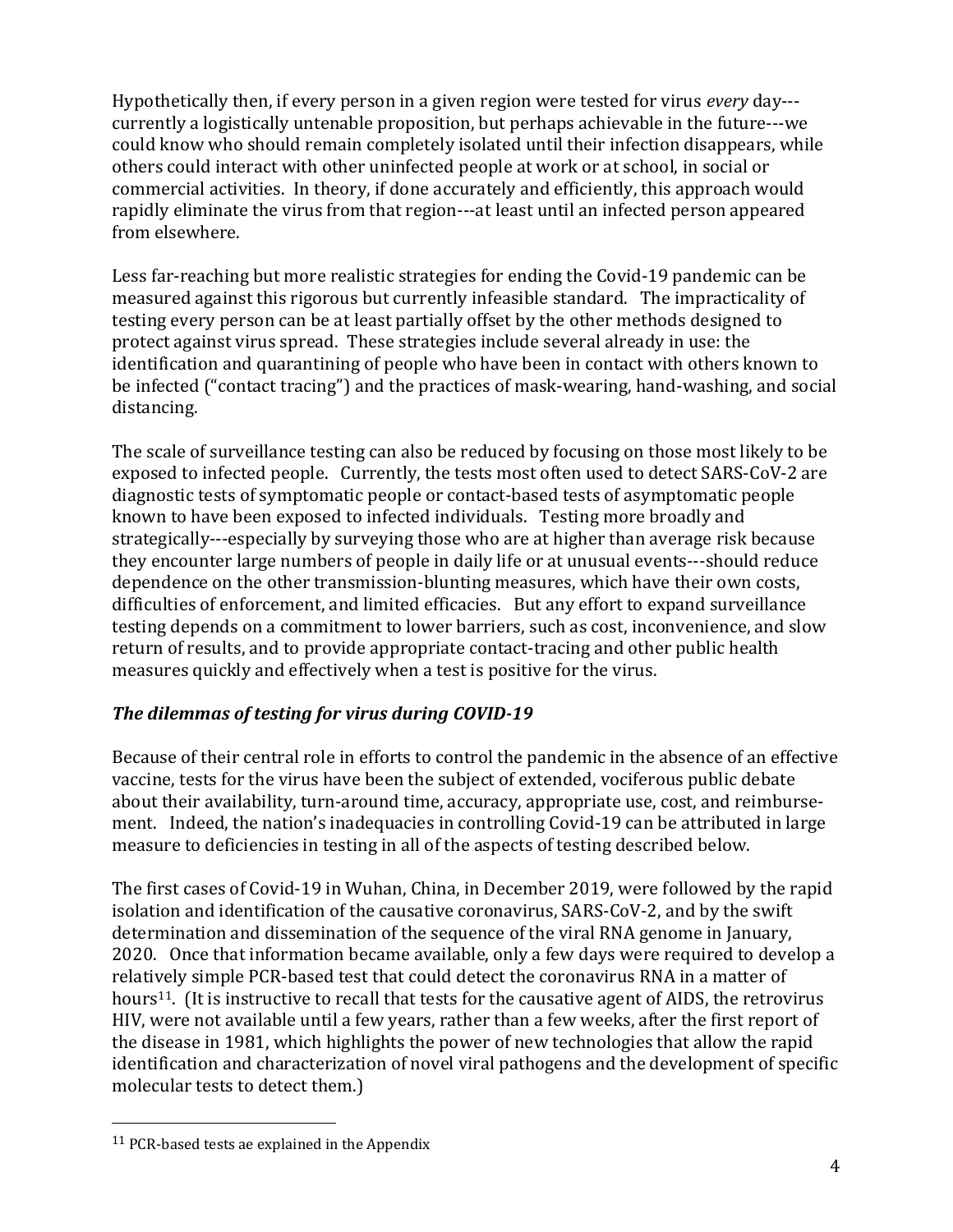As has been widely reported, the swift identification of SARS-CoV-2 and the rapid design of molecular tests to detect it were followed by a multiplicity of problems that have impaired the ability of many countries, including the United States, to make testing widely, easily, and cheaply accessible for the diagnosis of individuals and for monitoring the spread of infection in broad populations.

Why has this happened? According to multiple reports, soon after the first case of Covid-19 was reported in Seattle WA, on January 20th, the agency responsible for providing materials for and guidance about microbial tests, the Centers for Disease Control and Prevention (CDC), began distributing small numbers of test kits, some of which were flawed because they included inappropriate control samples<sup>12</sup>. In addition, the agency did not endorse the use of tests for virus detection available from other countries. As a result, U.S. national testing capacity was initially woefully small.

Over the ensuing months, testing capacity in the United States has gradually grown, using a variety of sampling kits and laboratory-based methods, supplied mostly by private companies, but also by academic institutions and government agencies, and approved by the Food and Drug Administration (FDA) under Emergency Use Authorizations (EUAs). As this is written, about 730,000 tests are performed in the US per day (about 20 million per month)<sup>13</sup>. It appears that the vast majority of these tests are diagnostic, with a smaller number being contact-based; the number of surveillance tests is not known, but they are likely to be relatively uncommon. Further, officials in many states and cities continue to bemoan the difficulties of obtaining tests for SARS-CoV-2 for any purpose and the efficacy of much of the surveillance testing is undermined by the slow return of results<sup>14</sup>.

As a result, the number of people who have been infected with SARS-CoV-2, with or without symptoms, remains uncertain, but probably ranges from 2- to 10-fold more than the number of documented cases<sup>15</sup>, a number that can only be determined more accurately by widespread deployment of serological tests to identify those who have been infected in the past 16.

Although it is not known how many people are tested repeatedly or how many tests are performed for surveillance rather than diagnosis, about 1.5 percent of the US population is tested per week for all purposes (about 0.2 percent per day), with the frequency of

14 Coronavirus Live Updates: Testing Results Take Too Long, U.S. Official Concedes https://www.nytimes.com/2020/07/26/world/coronavirus-live-updates.html?smid=nytcore-ios-share

15 C.D.C. Says Cases Could Be 2 to 13 Times Higher Than Reported in Parts of U.S. https://www.nytimes.com/2020/07/21/world/coronavirus-covid-19.html?smid=nytcore-ios-share

<sup>12</sup> The Unique U.S. Failure to Control the Virus,

https://www.nytimes.com/2020/08/06/us/united-states-failure-coronavirus.html?smid=nytcore-iosshare;Lessons unlearned: Four years before the CDC fumbled coronavirus testing, the agency made some of the same mistakes with Zika https://www.washingtonpost.com/investigations/lessons-unlearned-fouryears-before-the-cdc-fumbled-coronavirus-testing-the-agency-made-some-of-the-same-mistakes-with $z$ ika/2020/07/03/c32ca530-a8af-11ea-94d2-d7bc43b26bf9\_story.html?utm\_campaign=wp\_post\_most 13 The COVID Tracking Project. https://covidtracking.com

<sup>&</sup>lt;sup>16</sup> Presuming that the serological tests are accurate and that detectable amounts of anti-viral antibodies remain.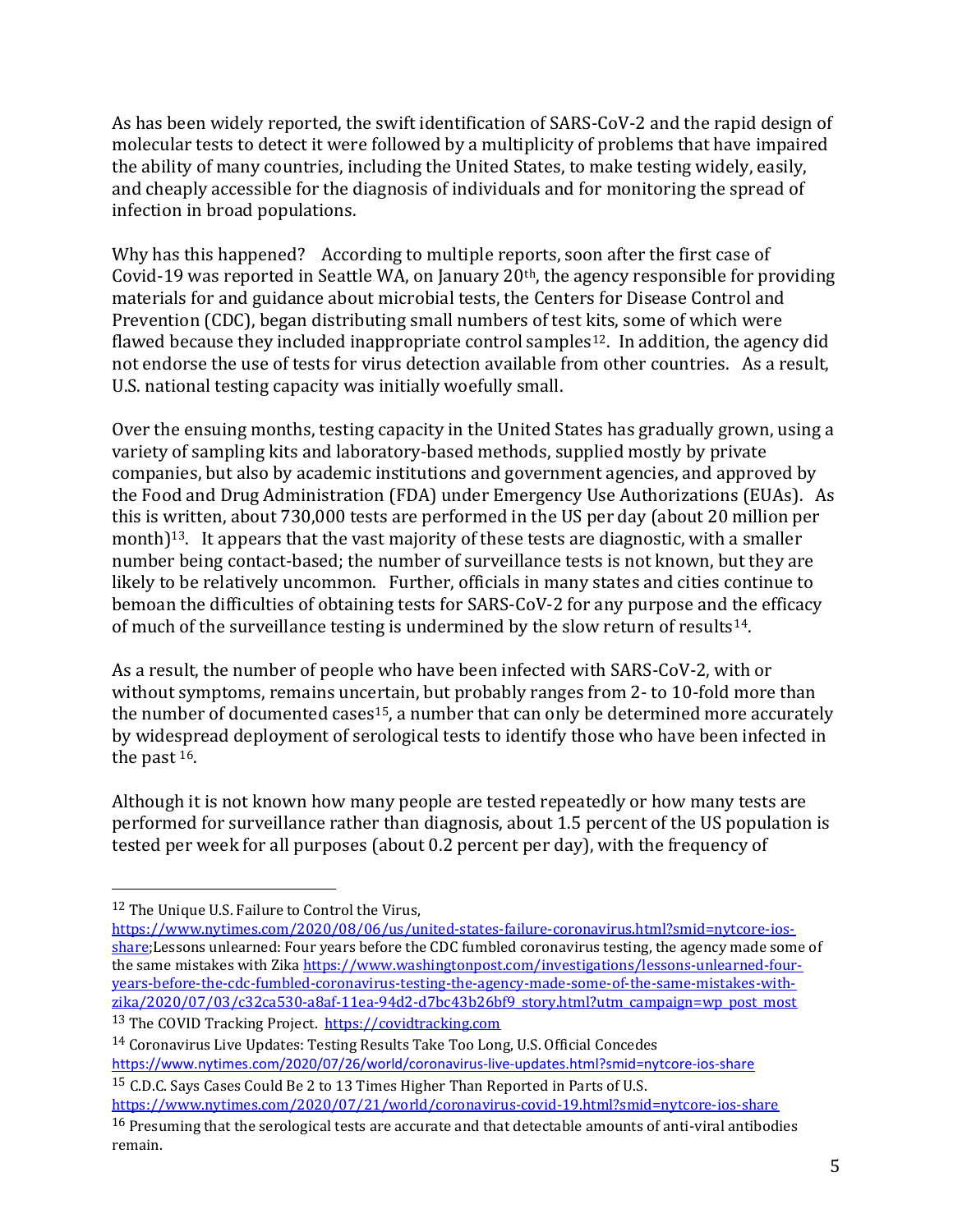surveillance testing being probably 5- to 10-fold lower. If it is assumed that about 10 percent of the population is at a relatively high risk of exposure to the virus---because of work, school, or other factors---and that they should be tested on at least a weekly or biweekly basis, then the country is underusing surveillance testing by a factor of about 10- to 100-fold. Or put another way: if as much as 10% of the US population is at relatively high risk of exposure and should be tested at least weekly, such surveillance testing would require nearly five million tests per day, an order of magnitude more than the number of all people currently being tested, who are mainly symptomatic patients and identified contacts. These estimates inform our recommendations for expanded surveillance testing.

Many reasons have been advanced to explain the deficiency in the use of virus testing. The prices of the tests, although controlled by Congressional legislation and the Center for Medicare and Medicaid Services (CMS), are significant (generally about \$100 per test) and reimbursable by Medicare, Medicaid, or private insurers only when used for established indications (symptoms or contacts), not for surveillance. Access to testing sites appears to be limited in many places, especially for some of the most severely affected populations (including underserved minorities, and uninsured, poor, and rural populations). The methods of obtaining samples from the upper respiratory tract are not standardized, are often uncomfortable (discouraging some from seeking tests), and do not always provide material from infected regions of the mucosa, discouraging some from seeking testing.

The value and attraction of the tests are further reduced by slow return of results---which often take as long as five to ten days from sampling to reporting in the case of some commercial vendors<sup>17</sup> meaning that infected subjects are unaware of their status and capable of transmitting the virus to others for several days before they are quarantined and interviewed by contact tracers. Such lags make contact tracing nearly useless. And, despite extensive efforts to improve the efficiency of testing through research on the underlying technologies, nearly all tests for the three primary purposes, including surveillance testing, are still performed individually in central laboratories, using standard PCR-based methods, rather than newer, potentially faster, cheaper, and more convenient technologies, including protein- rather than RNA-based tests, as described further below.

Without sufficient surveillance testing to identify a large fraction of infected asymptomatic individuals, most of the country has had to resorted to other methods that are less specific, more costly, and less effective. The most extreme has been the shutting down of all but the most essential activities in our society, which has brought economic disaster for many, made life difficult for all, and failed to protect essential workers, who must remain at their jobs, from high risk of infection. The most acceptable and simplest methods, but still not uniformly adopted, reduce virus transmission with masks, gloves, disinfection, and safe distancing. Other methods include inherently inaccurate diagnostic surrogates for viral testing (temperature-sensing devices and symptom-reporting, often used at workplaces, meeting centers, and airports) and prompts to get tested (e.g., via contact-tracing that informs people that they have been exposed to an infected person).

<sup>17</sup> Testing Results Take Too Long, U.S. Official Concedes https://www.nytimes.com/2020/07/26/world/coronavirus-live-updates.html?smid=nytcore-ios-share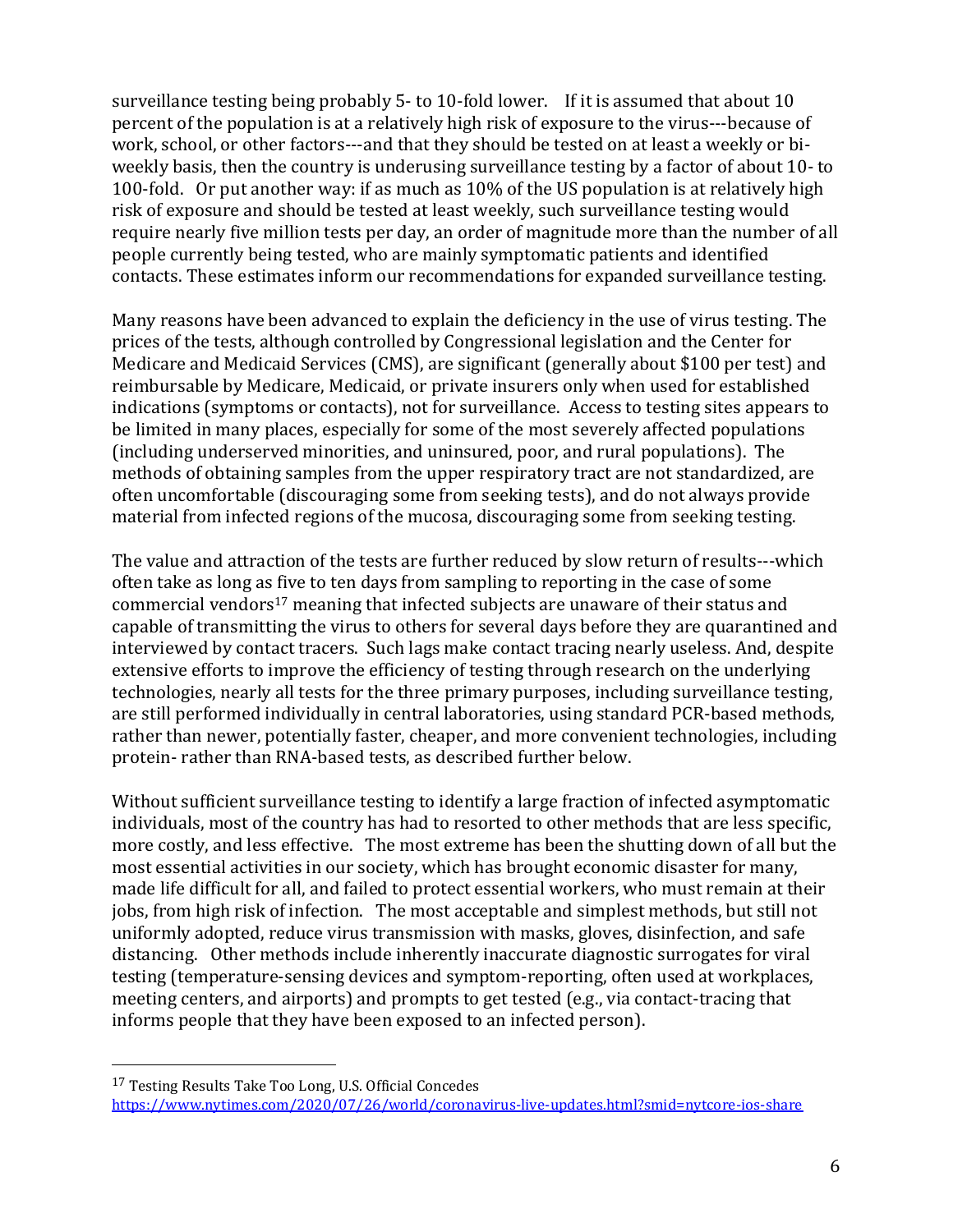Clearly, though, the totality of measures that have been used in this country has fallen short of controlling Covid-19. The tsunami of new cases occurring in most states several months after the pandemic began offers grim testimony for the need to expand testing so that a much larger fraction of infected people will know that they are virus carriers and can be separated from others. The case for much wider testing and a more precise plan to find and isolate infected individuals has become especially compelling at a time when restrictions on commercial and social life are being lifted, schools and colleges are trying to reopen, and people are tiring of the emotionally draining isolation strategies justifiably imposed by state and city governments during the first months of the pandemic.

### A closer look at the challenge of widespread surveillance testing for the virus

Why has it been difficult to provide an inexpensive, accurate test with a rapid return of results so that many more people might be monitored for the presence of virus on a regular basis, perhaps even daily, weekly, or bi-weekly? To understand the difficulties and to consider means to overcome them, especially as this country attempts to reopen in this country, it is useful to analyze the testing process step-by-step, revealing its complexities, costs, recent failures, and opportunities for improvement.

#### Deciding to be tested

Testing begins with a decision to have a test done. That decision is now made in a variety of ways that reflect the unevenness of U.S. testing practices. The primary reasons for obtaining a test fall into three categories: (i) an individual has symptoms suggestive of Covid-19 and decides (often after a recommendation from health care personnel) to have a diagnostic test for SARS-CoV-2; (ii) an asymptomatic person learns about a recent contact with an infected individual and is requested (or volunteers) to have a contact-based test; and (iii) a presumably healthy person undergoes surveillance testing as part of an effort to reduce the number of carriers present in a workplace, school, or large event or in response to a request to participate in a survey designed to determine the prevalence of virus carriers.

Unfortunately, these three sets of circumstances are often not considered separately when considering how much testing should be done, what testing methods should be used, how they should be financed, or even where and how they should be performed. Moreover, the results are not usually tracked separately when public health information is compiled. As a result, the total number of tests performed over time in any location and the fraction of tests that yield positive results may be misinterpreted. (For example, a higher percentage of positive tests is expected from diagnostic tests of symptomatic people than from surveillance tests of well people, but it is typically not possible to disaggregate these different circumstances.)

The frequency at which people decide to obtain tests that are not mandated (e.g. by an employer, school administrator, or event organizer) will depend on a number of factors: the location of sampling sites, the mode of sampling, the way in which the significance of the test has been communicated, the time required for return of results, and the cost and the likelihood of reimbursement. At present, public and private health insurance will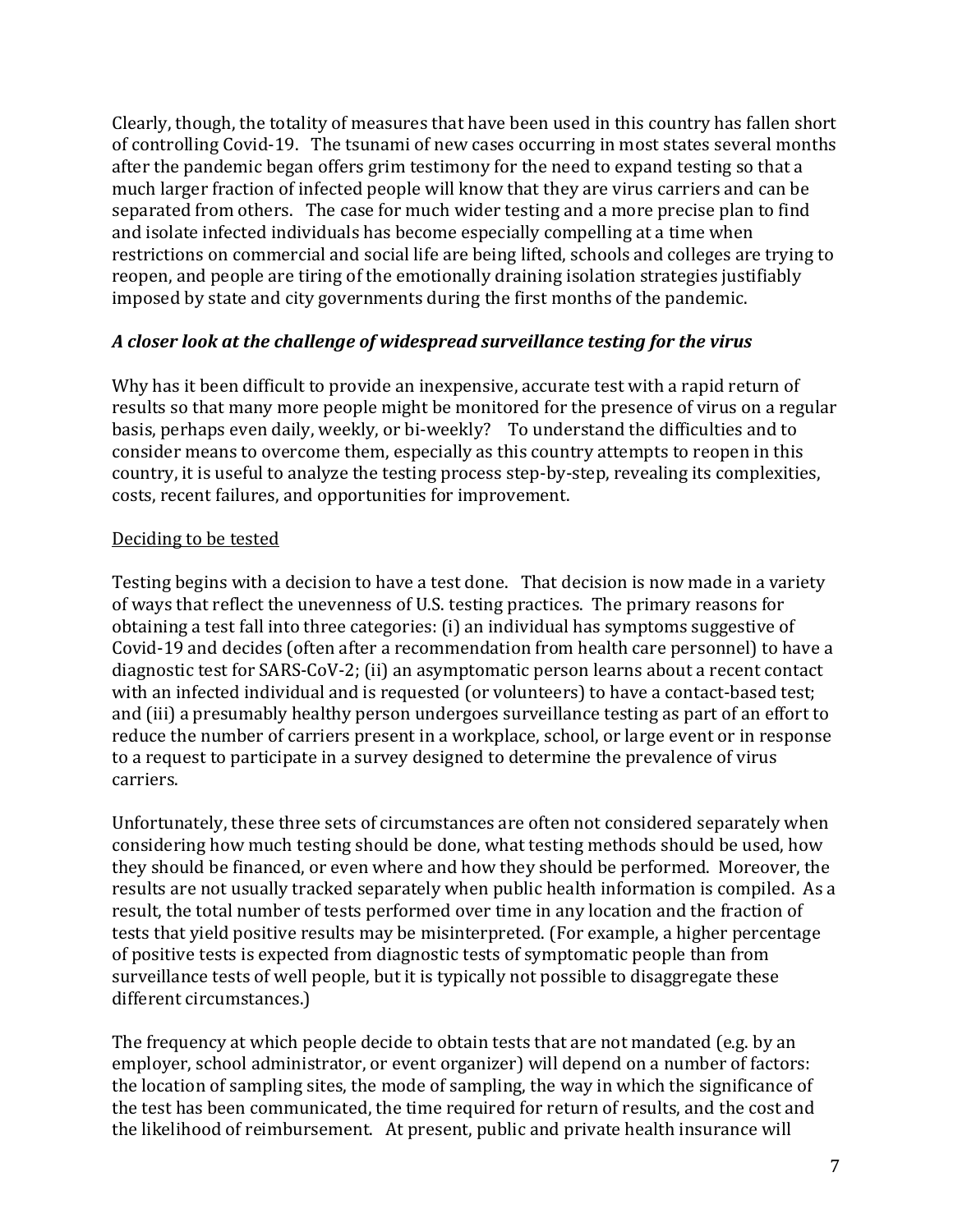reimburse virus tests for diagnosis (when a patient has symptoms of Covid-19) or for evaluation of contacts with an infected person. Virus surveillance requires additional financial support since the tests are not generally eligible for reimbursement. The problems of cost are magnified by the need for repeated surveillance: those with a negative test today may become virus-positive tomorrow.

### Taking the sample

The second steps are physical: getting to a sampling site and having a sample taken for viral testing. With few exceptions, samples for viral testing of all three types are obtained by trained personnel at sites outside homes and workplaces. Although the number of such sites has grown, they are still inequitably distributed, sometimes depleted of necessary personal protective equipment (PPE), swabs, or tubes, and often inconvenient because they are far away or require long wait-times. Since the motivation is greater for a symptomatic person to obtain a diagnostic test than for an asymptomatic person to obtain a surveillance or contact-tracing test, inconvenient testing sites will disproportionately discourage the latter. Expansion of viral testing would be facilitated by greater attention to the distribution and efficiency of sampling sites or by greater use of test kits that allow self-sampling at home or work.

Although the coronavirus grows in many cell types and can be found at many sites in the body, the conventional approach is to sample the upper respiratory tract where the virus appears to be most abundant and transmissible. There is, however, still no consensus about the best method for procuring the sample. Initially, nearly all sampling was performed by inserting long swabs through the nose to obtain material from the posterior pharynx. For several reasons---the discomfort of this procedure, early shortages of the swabs, and the apparent ability of some laboratories to obtain reliable results from samples taken with less invasive approaches ---sampling is now often performed in other ways: by swabbing the anterior nose or the oral cavity or by collecting saliva. These alternative sampling methods have obvious advantages; they are less uncomfortable, can be self-administered, and can obviate the requirement to travel to a sampling site. But it is distressing that, several months into the pandemic, there have been no large-scale, systematic studies and no consensus about which sampling procedure should be followed under which circumstances to achieve the most accurate results.

### Transporting the sample

As most viral tests are currently performed at dedicated central laboratories, the samples need to be safely, securely, and swiftly brought from the sampling site (at home, workplace, or sampling facility) to the testing location. This step would be eliminated, of course, if tests could be performed at the site of sampling (see below), but currently most tests are performed in large laboratories using expensive equipment managed by trained technical staff. The reliability and speed of transit to the testing site are important variables in the process, requiring careful tracking, but no regulations currently mandate such tracking.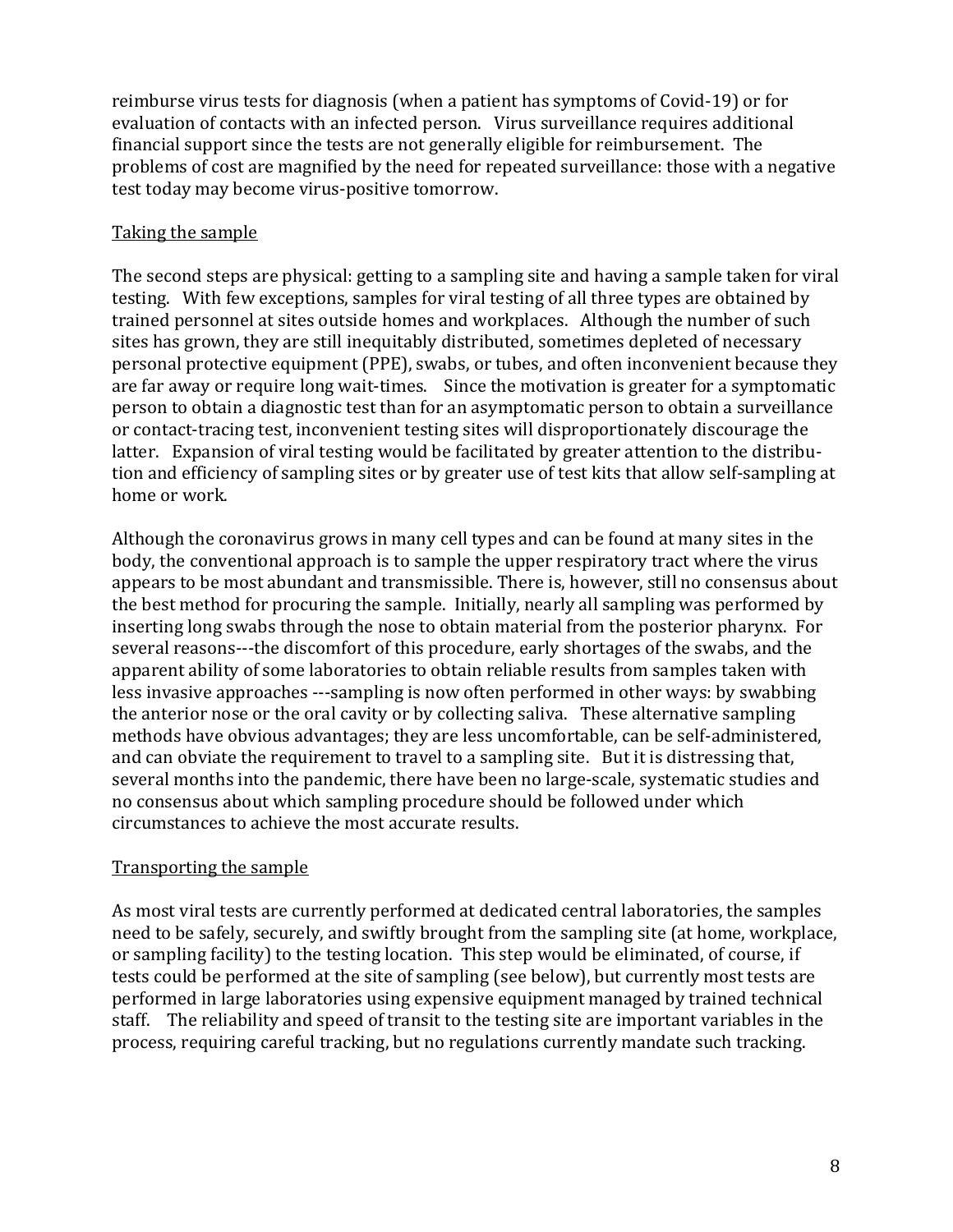#### Detecting the virus

The molecular methods used to detect SARS-CoV-2 are at the heart of the testing process. Although the PCR-based test used from the start of the pandemic is now standard (see Appendix) and many versions have received FDA approval for emergency use, it is still inefficient, relatively expensive, and performed nearly exclusively at centralized laboratories. (The variable cost per test is estimated to be about \$20, but the price per test is generally at or near the Medicare rate of \$100 per sample and occasionally much more18.) Other potentially cheaper, faster, and simpler testing methods are under development in commercial, governmental, and academic laboratories, as discussed below.

Of special interest are tests for surveillance that can be conducted rapidly at the site of sample collection, since such tests could then be performed at the entry points at work places, schools, large meetings, or social or cultural events; in such settings, identification of even one infected asymptomatic person could prevent transmission to many susceptible people. Testing in those settings could be made cheaper and faster with methods that detect viral proteins (antigens) rather than viral RNA, in the manner used for existing tests (e.g. for pregnancy) that take only a few minutes to perform. This antigen testing may sacrifice sensitivity of detection for convenience and economy; but, importantly, the advantages of much wider and more frequent use could offset the loss of sensitivity and be as effective in suppressing viral spread.<sup>19</sup>

### Returning results

Regardless of the reason for testing, rapid return of results, especially positive results, is essential to ensure that the best course of treatment is pursued and that any infectious persons and all contacts are informed and appropriately counseled to minimize further spread of the virus. Tests performed at centralized laboratories typically require several hours to process. But the actual time from sample collection to delivery of results is often much longer, sometimes as long as 5 to 10 days, especially from commercial providers that are well compensated<sup>20</sup>. During the delays, infected people can spread infection to many others and may themselves develop life-threatening symptoms of Covid-19.

The timely return of results is heavily dependent on the technical methods used for testing and the number of samples waiting to be tested, but also on the efficiency with which a testing pipeline operates and the administrative competence of the entity that performs the test. Moreover, the results must be sent to health care personnel and public health agencies with suitable speed (at least within 24 hours). Patients and health care providers should also receive appropriate statements about the documented frequency of falsenegative and false-positive results and about the indications for repeated testing. Some of

18 Most Coronavirus Tests Cost About \$100. Why Did One Cost \$2,315?

19 The Rockefeller Foundation, Covid-19 National Testing & Tracing Action Plan https://www.rockefellerfoundation.org/national-covid-19-testing-and-tracing-action-plan/ ; DB Larremore, B Wilder, E Lester, et al Test sensitivity is secondary to frequency and turnaround time for

COVID-19 surveillance https://doi.org/10.1101/2020.06.22.20136309

https://www.nytimes.com/2020/06/16/upshot/coronavirus-test-cost-varies-widely.html?smid=nytcoreios-share

<sup>20</sup> Testing Results Take Too Long, U.S. Official Concedes https://www.nytimes.com/2020/07/26/world/coronavirus-live-updates.html?smid=nytcore-ios-share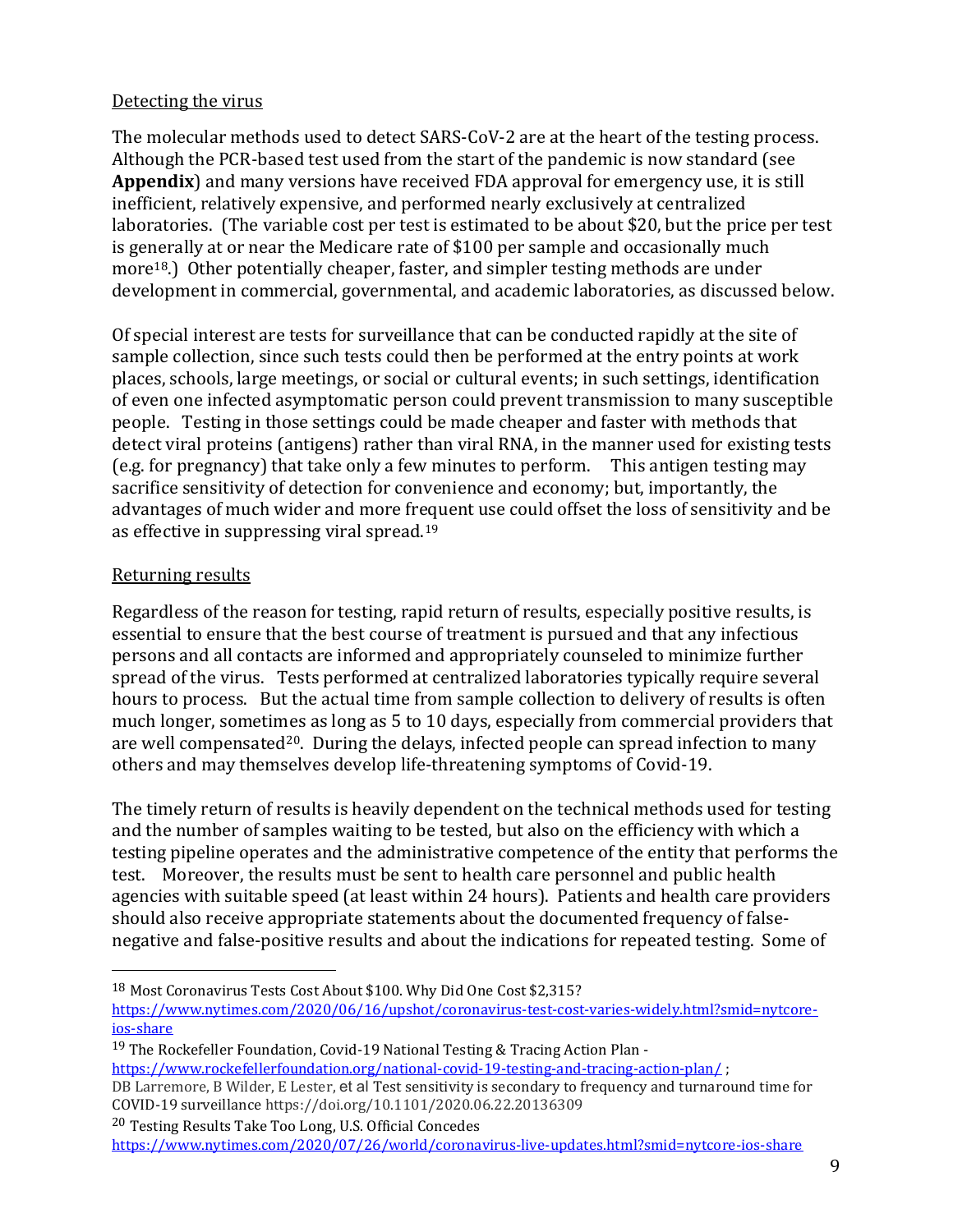these issues will, of course, be obviated if very rapid tests (such as tests for viral protein) that can be performed at the site of sampling, including the home, come into common use.

### Acting on the results: tracing contacts and isolating infected individuals

After a positive result has been transmitted to and received by the subject and public health authorities, efforts must be made to identify, inform, and guide as many people as possible who are known or suspected to have been in contact with the infected person, as outlined in our Subgroup's report on contact tracing21. In addition, appropriate guidance about quarantining and medical care needs to be provided by someone with adequate time and knowledge to address a patient's concerns. The CDC offers recommendations about such matters<sup>22</sup>, but it is not known whether and how often the recommendations are followed.

As the foregoing discussion of these components of the testing process reveals, the process is complex, even when the molecular test for viral RNA is relatively simple in design and execution. Moreover, the path towards much more widespread use of surveillance tests-- on a scale that would dramatically improve population-based strategies to control the pandemic, not simply diagnose and treat symptomatic individuals---is uncertain and not yet pursued with the urgency, attention, and rigor that would be expected for responses during other kinds of national emergencies, such as a military attack.

### Strategies for improved testing: Medical Research, Technical Platforms, and Data Repositories

As noted above, numerous explanations have been proposed for the U.S. failure to test adequate numbers of people, including surveillance of asymptomatic people, for SARS-CoV-2 during the current pandemic: lack of political commitment and leadership, high costs and inadequate reimbursement, poor public communication about the purposes of testing, and a weak public health system for following up on positive results. These are barriers that other countries have been able to overcome with consistent, informed direction by governments and with support from well-organized public health systems. Still, if the tests were faster and cheaper, if they had greater capacity and accuracy, and if they could be performed on saliva in the home or workplace, the United States would likely be in much better shape at this time.

#### Opportunities for improved testing

Several commentators have noted ways in which testing for virus might be improved:

• Viral level. Although viral tests are almost always reported as simply being positive or negative, the quantitative level of virus present at a given time varies across individuals by 100 million-fold. Some of the variation is due to the stage of infection, with levels being

<sup>&</sup>lt;sup>21</sup> http://adhocresponsegroup.org/OPCAST\_On\_Contact\_Tracing\_06-18-20.pdf

<sup>&</sup>lt;sup>22</sup> Case Investigation and Contact Tracing: Part of a Multipronged Approach to Fight the COVID 19 https://www.cdc.gov/coronavirus/2019-ncov/php/principles-contact-tracing.html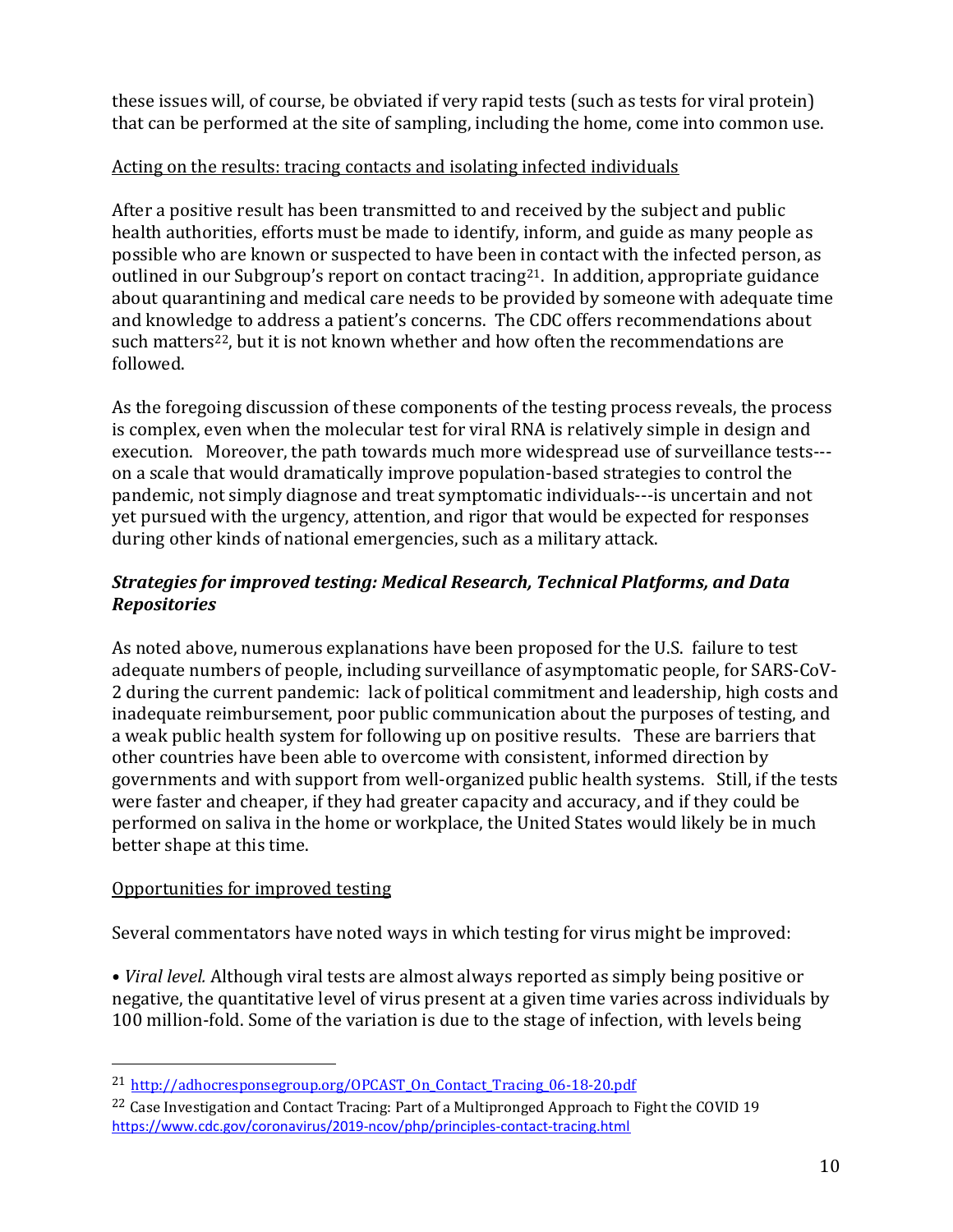higher soon after infection and declining thereafter, but much may be due to interindividual differences. While it is reasonable to guess that an individual's viral level would be related to their infectiousness, with the highest levels perhaps being more likely to give rise to super-spreading events, there is little empirical evidence on this point. Systematic collection, analysis, and understanding of the role of viral levels might inform both regulatory and public health strategies, including trade-offs between test cost and sensitivity and how to deploy resources to limit spread.

• *Pooling*. One obvious possibility is to increase testing capacity by pooling multiple samples in a single test reaction, especially for surveillance testing when the prevalence of virus carriers is low23. If the pooled test reveals no virus, the individual samples need not be tested. Some institutions (including intramural NIH and Stanford University) have used such pools of tens or hundreds of samples to survey employees for virus, and the FDA recently granted Emergency Use Authorization (EUA) to a commercial vendor (Quest Diagnostics) to pool samples for virus tests, but only four per tube. Of course, whenever a pool includes at least one positive sample, substantial extra work and time is required to identify the infected person.

• Barcoding. Another approach to enlarging testing capacity involves equipping each sample with a unique molecular barcode so that thousands or tens of thousands of samples could be evaluated at once24. Such technology is widely employed in DNA and RNA sequencing experiments but has not yet been fully validated for viral testing. To enhance sensitivity, the tests would be performed with rapid DNA sequencing methods after DNA amplification with PCR. The wide variation of viral levels across infected individuals may offset the efficiency of barcoding, because it will be necessary to perform very deep sequencing to reliably detect barcodes present at levels differing by 100 million-fold.

• Testing for viral protein. There is widespread interest in developing viral tests, especially for surveillance, that detect viral proteins (which can be specifically identified as antigens, using well-characterized antibodies) as a cheaper, faster, and simpler substitute for current tests that detect the coronavirus by measuring its RNA. Such tests are already in use in other countries and the FDA is beginning to grant them EUAs. They have the potential to lower costs to well under \$10 per test, can be performed at the place of sampling (even as self-administered tests at home), and could identify more infected individuals than RNAbased tests, despite their lower sensitivity, simply by more frequent and more widespread use25. Large-scale systematic studies are still needed to compare the time course and levels

25 The Rockefeller Foundation, Covid-19 National Testing & Tracing Action Plan https://www.rockefellerfoundation.org/national-covid-19-testing-and-tracing-action-plan/;

<sup>&</sup>lt;sup>23</sup> How to Test More People for Coronavirus Without Actually Needing More Tests https://www.nytimes.com/interactive/2020/07/27/upshot/coronavirus-pooledtesting.html?smid=nytcore-ios-share

<sup>24</sup> H Varmus, The Lack of Testing Is Holding Science

Back.https://www.theatlantic.com/ideas/archive/2020/05/lack-testing-holding-science-back/611422/

DB Larremore, B Wilder, E Lester, et al Test sensitivity is secondary to frequency and turnaround time for COVID-19 surveillance. https://doi.org/10.1101/2020.06.22.20136309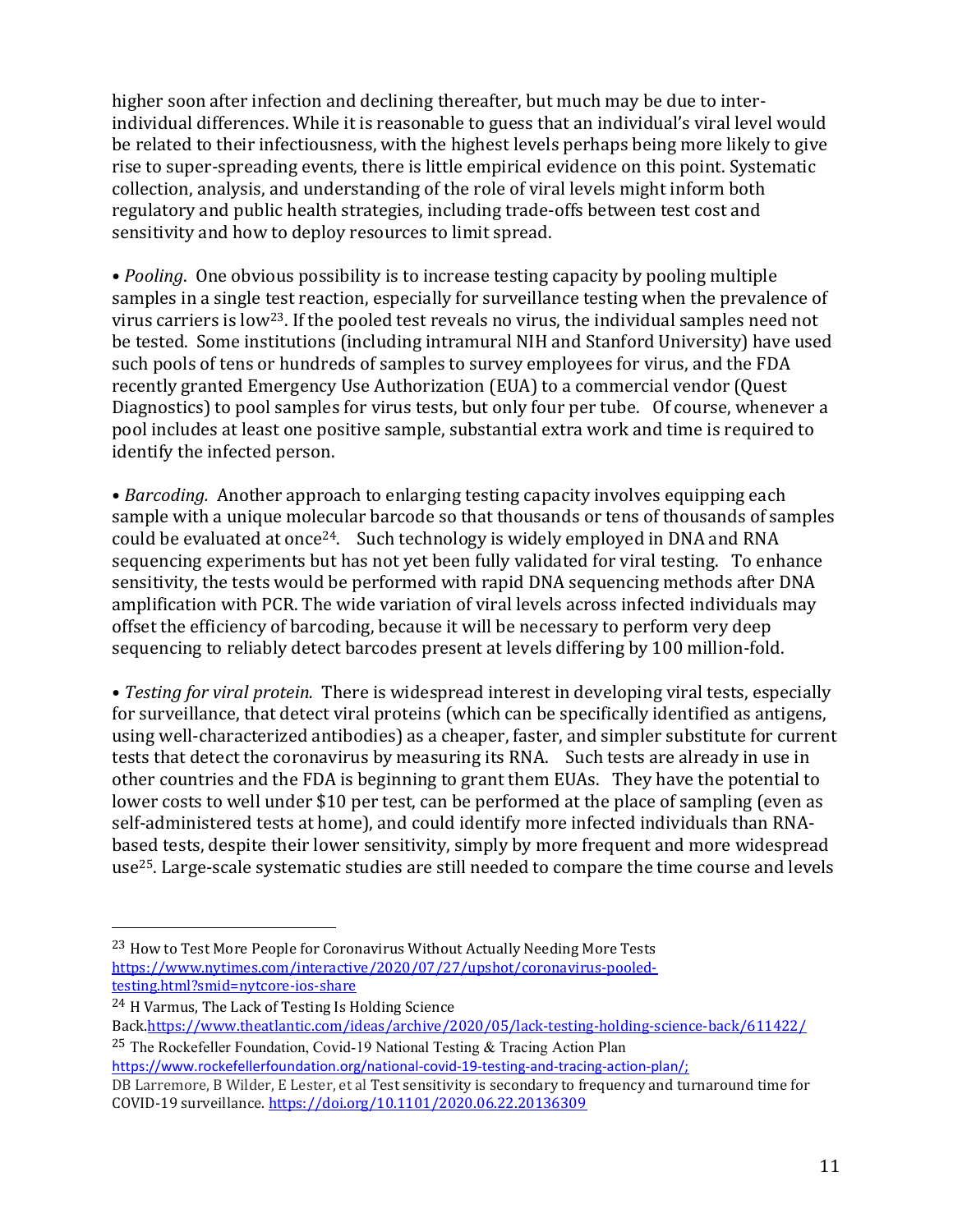of viral protein and viral RNA, as well as the sensitivity and specificity of different antigen tests.

• Testing at sampling sites. Options other than antigen-based tests are under development to make molecular tests suitable for use at the site of sampling, even at home or in a workplace. These methods include DNA amplification that does not require cumbersome thermocycling machines<sup>26</sup> and detection techniques based on properties of certain geneediting systems<sup>27</sup>.

• Testing entire communities. Other approaches to population-based evaluation of virus prevalence are currently being used to detect virus particles in sewage or other pooled community effluvia as a means to sense the presence of non-infectious remnants of pathogenic viruses like SARS-CoV-2 in entire neighborhoods.

### Research on testing

The federal government has a number of tools at its disposal that might accelerate such improvements. The first and most obvious is to expand traditional mechanisms for supporting goal-oriented programs through grants and the use of government laboratories staffed by agency scientists. Some programs of this type have recently been launched. Funds provided to the National Cancer Institute (NCI) by the CURES Act in April, 2020, are being used to establish a Serological Sciences Network (SSN), based at the NCI's Frederick National Laboratory, to improve serological and related testing and to address underlying features of the host response to infection with SARS-CoV-2 28. In addition, the NIH has used funds appropriated under the CURES Act to establish an important initiative (called Rapid Acceleration of Diagnostics or RADx) to improve testing methods for SARS-CoV-229. Although it is moving as swiftly as possible with traditional program planning, calls for proposals, and expedited peer review, RADx has just begun select grantees, several months after the enacting legislation.

These programs---and related scientific work that may be in even earlier phases, when the applicability of basic science to testing may not yet be apparent---are essential means to improve national testing capacity over the long term. But part of the problem has been a failure to use the technology that already exists in an effective manner. Many companies are working diligently and competitively to improve virus and serological testing, and they

<sup>&</sup>lt;sup>26</sup> J Kashir & A. Yaquinuddin, Loop mediated isothermal amplification (LAMP) assays as a rapid diagnostic for COVID-19, Med. Hypotheses, 2020. https://www.ncbi.nlm.nih.gov/pmc/articles/PMC7182526/

 $27$  The US already has the technology to test millions of people a day

https://www.technologyreview.com/2020/04/28/1000671/covid-tests-millions-per-day-crispr-biotechnologyadvances/

<sup>28</sup> National Cancer Institute: Serological Sciences Network for COVID-19 (SeroNet). https://www.cancer.gov/research/key-initiatives/covid-19/coronavirus-research-initiatives/serological-sciencesnetwork

<sup>29</sup> NIH: Rapid Acceleration of Diagnostics: https://www.nih.gov/research-training/medical-researchinitiatives/radx; BJ Tromberg, TA Schwetz, EJ Perez-Stable, et al. Rapid Scaling Up of Covid-19 Diagnostic Testing in the United States: The NIH RADx Initiative, New Engl. J. Med. Aug 13, 2020, https://www.nejm.org/doi/full/10.1056/NEJMsr2022263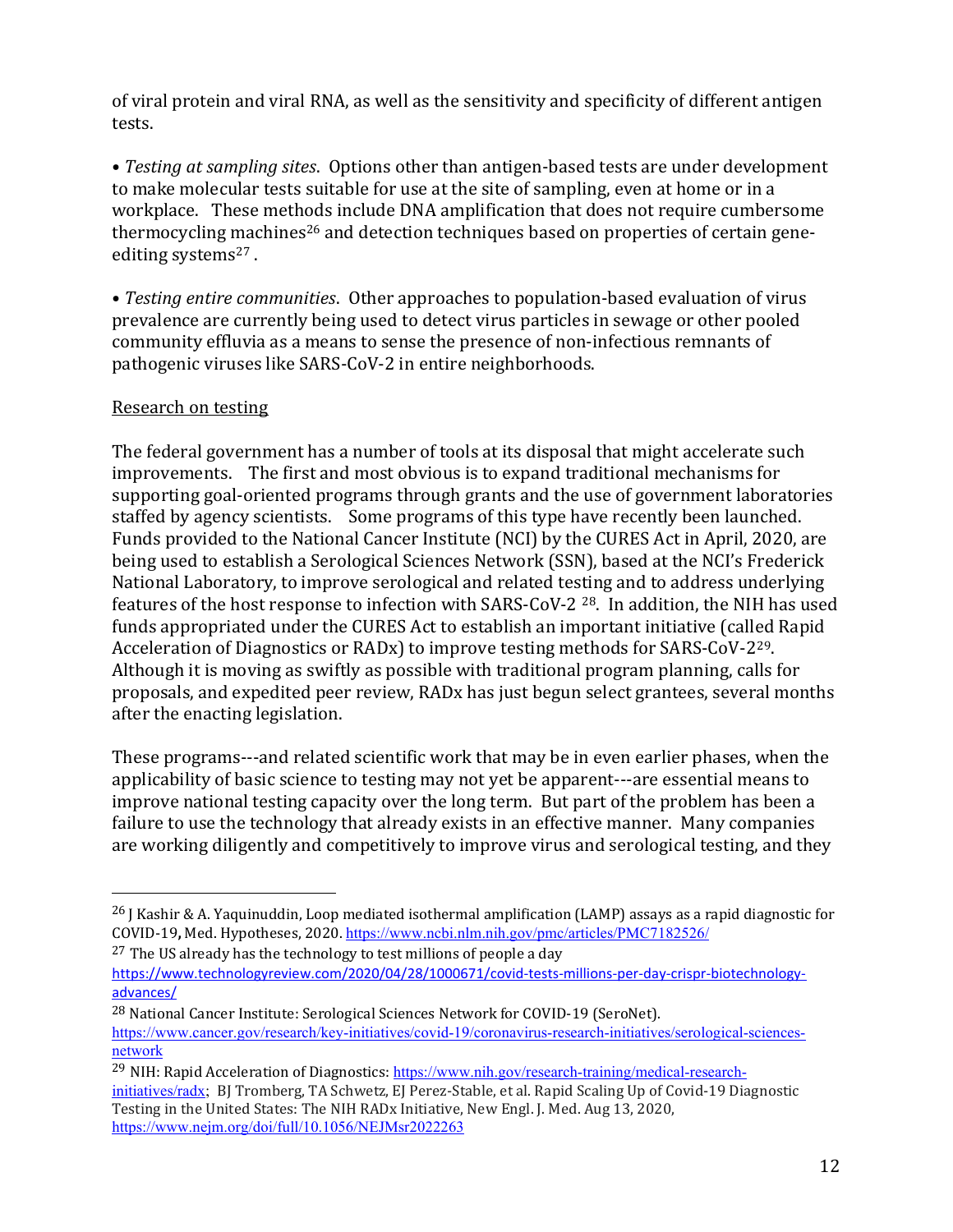could be further encouraged during the pandemic by administrative incentives, such as fast action on patent applications and tax incentives.

### Technical Platforms

The government could take advantage of developments in academic and commercial science: the recognition that certain kinds of investigation can be markedly accelerated by the organization of "technical platforms"---units with specialized machines and highly trained staff that expedite experiments in which large numbers of samples are swiftly processed, often with the help of robotics and sophisticated data analysis, to approach a specific goal<sup>30</sup>. In the usual conduct of medical research, such goals include the identification of small molecules that block a disease-promoting factor or the discovery of genes that have roles in the development of a disease. The critical concept is that the methodology is generic and can be rapidly adapted to study a novel problem when enough is learned to apply the platform specifically to that problem. For instance, the discovery of a novel agent responsible for a pandemic and determination of the sequence of the agent's genome would allow the swift use of existing platforms to produce diagnostic tests, optimize serological assays, and develop vaccine candidates.

### Data repositories

During the Covid-19 pandemic, the public has been most effectively informed about the dynamics of the pandemic through efforts to compile and analyze public data by academic institutions, like Johns Hopkins University, and by major news outlets 31. Also illustrative of the poor performance in informing the public, some government-held data have been released for public viewing only after challenges under the Freedom of Information Act. More recently, case reporting to the federal government has recently been redirected exclusively to HHS (which has hired a private contractor to handle the flow of information), rather than to the CDC, as in the past. This shift has created uncertainty about the use, reliability, and accessibility of the data, as reviewed in an earlier report from our Subgroup<sup>32</sup>.

An improved, government-supported, national public registry of available tests, accompanied by a comprehensive presentation of the results in accord with the purpose of the tests, would enhance the ability of state and city public health departments and other non-governmental entities to analyze the data and to adjust plans for the control of the current outbreak and any future ones. Key components of the relevant data sets, especially the number of ascertained infections, should be based on reliable tests for the virus and for serological responses to it. A database of this scope and quality would also encourage the sharing of research results and reagents and the formation of research collaborations.

<sup>30</sup> E. Mardis, Next-Generation Sequencing Platforms, Ann. Rev. Anchem, June 2013. https://www.annualreviews.org/doi/abs/10.1146/annurev-anchem-062012-092628; https://www.bmh.manchester.ac.uk/research/domains/platform-sciences-technologies/

<sup>31</sup> The COVID Tracking Project. https://covidtracking.com

<sup>32</sup> http://adhocresponsegroup.org/OPCAST\_Public\_Health\_Data\_Report\_07-28-20.pdf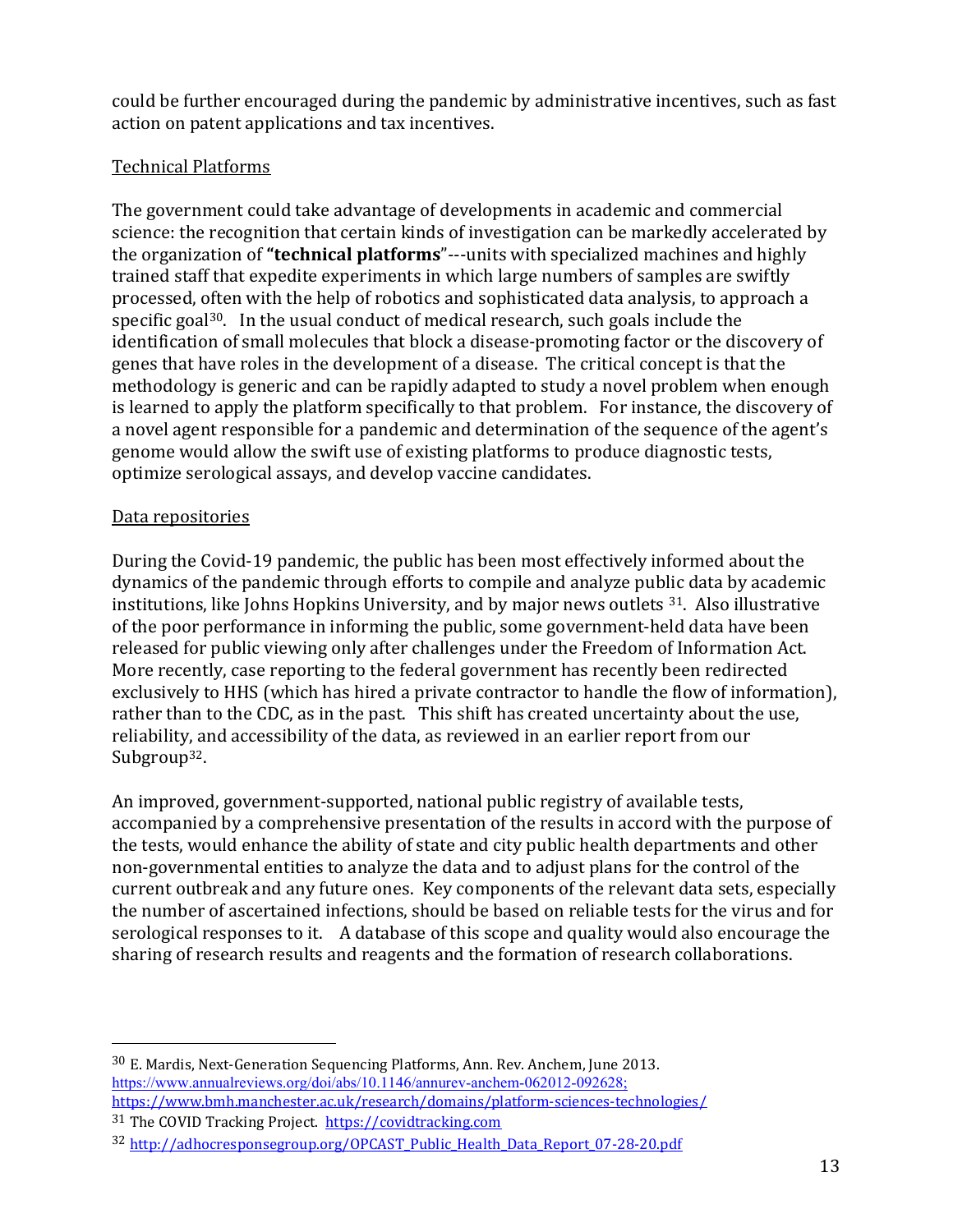### Recommendations

Although a comprehensive history of the Covid-19 pandemic cannot yet be written, it is apparent that the United States has fared poorly by many criteria, in significant part because the nation has lacked effective, centralized, scientifically based oversight of the response, including testing 33. A full accounting will require more time and a deeper evaluation---the kind of study that can be done only by a suitably staffed and financed "national commission" on Covid-19 established after the pandemic has run its course. A commission of this type should be directed to identify the causes of failure during the pandemic and to propose the functional and structural changes that would allow a more effective response to pandemics (and perhaps other health emergencies) in the future34.

But, even now, it is possible to recommend some changes that could improve control of the current pandemic and better prepare us for the next one. With the country experiencing the extensive economic, social, and medical consequences of a severe pandemic, Congress and the public should be convinced by now of the need to pay the costs of effective testing and many other aspects of pandemic control---no less a commitment than the public would demand to confront an invasion by foreign troops.

Recommendation #1: Congress should expand Federal financial support for viral testing immediately, mandate wider surveillance testing, and enhance reimbursement for appropriate use of viral and serological tests during epidemics. As a first step, Congress should pass and the President should sign legislation that provides at least \$60 billion for viral testing over the next eight months, with an additional \$15 billion provided to support contact tracing. The legislation should also require a nation-wide plan for expanded testing.

According to our calculations, the amount we recommend would allow an approximately 10- to 20-fold increase in surveillance and contact-based testing, focused on individuals at high risk of exposure, and would also support contact tracing itself, an obligatory accompaniment to achieve the goals of testing. These sums align with the \$75 billion designated for testing and contact tracing in the version of the HEROES Act recently passed by the House of Representatives and awaiting consideration by the Senate. The amount is also consistent with the recommendations by others<sup>35</sup> and with a recommendation in our Subgroup's recent report on contact tracing <sup>36</sup>. Since continued improvements in testing technologies and costs are likely. and since the course of the pandemic has been difficult to predict, the situation should be reevaluated in about six months.

33 E. Yong, How the Pandemic Defeated America - The Atlantic, Sept.2020 https://www.theatlantic.com/magazine/archive/2020/09/coronavirus-american-failure/614191/

35 W. A. Galston, Test Every American for Covid-19, The Wall Street Journal, August 4, 2020 https://apple.news/A6MIWDInlSceAywh8DYBECw</u>;The Rockefeller Foundation, Covid-19 National Testing & Tracing Action Plan - https://www.rockefellerfoundation.org/national-covid-19-testing-andtracing-action-plan/

<sup>34</sup> How a review of the U.S. response to Covid-19 could get started. https://www.statnews.com/2020/06/29/us-needs-federal-commission-investigate-covid19-responsewhere-it-should-start/?utm\_source=STAT+Newsletters

<sup>36</sup> http://adhocresponsegroup.org/OPCAST\_On\_Contact\_Tracing\_06-18-20.pdf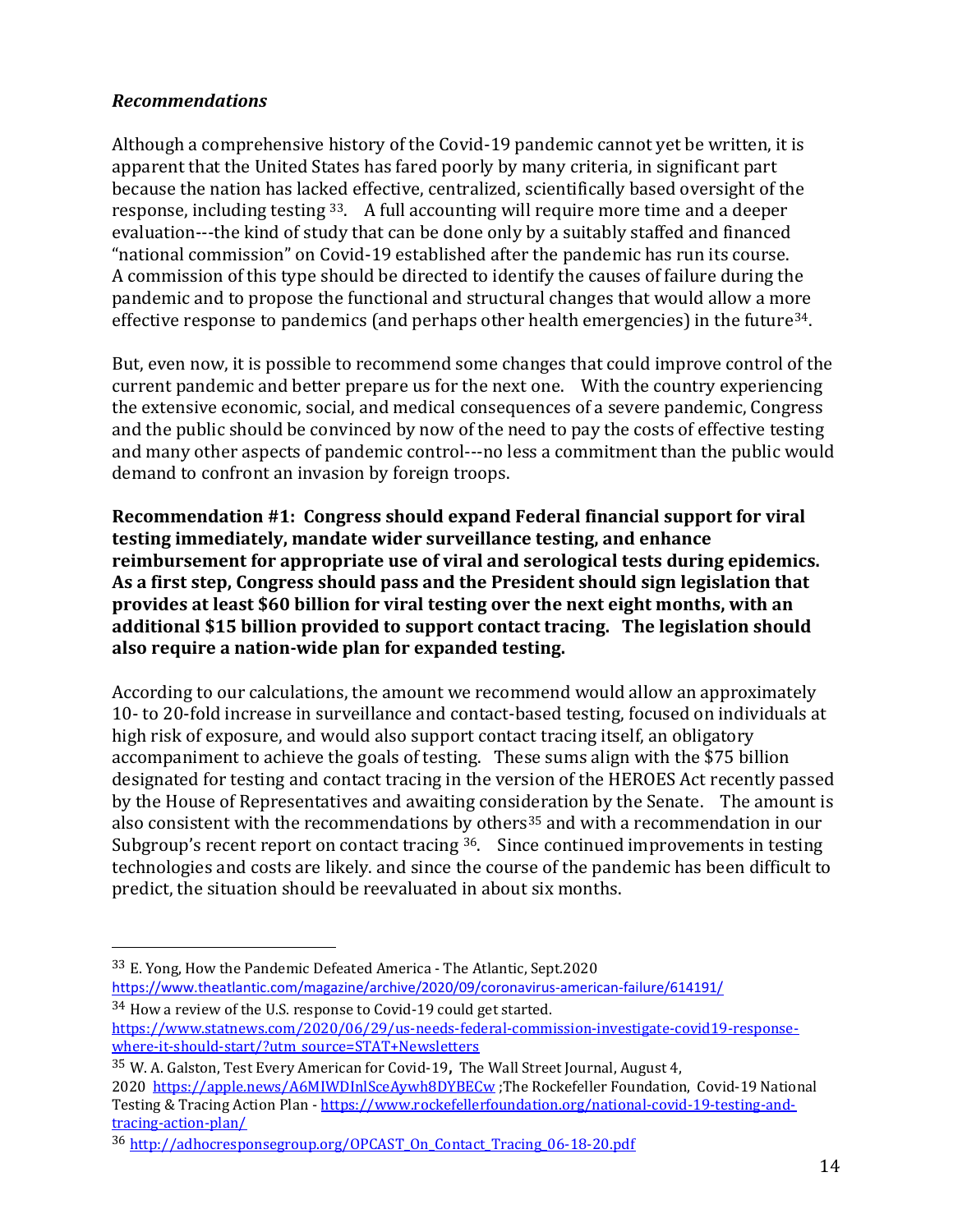Decisions about allocation of funds to states and localities for testing and contact tracing should be administered by the Office of the Secretary (OS) at the DHHS, with guidance primarily from the Centers for Disease Control and Prevention (CDC) and also the Office of the Assistant Secretary for Preparedness and Response (OPR), the Biomedical Advanced Research and Development Authority (BARDA), and the Center for Medicare and Medicaid Services (CMS). These decisions should be presented to Congress within 30 days of the signing of the legislation, in the context of a national plan, developed in conjunction with states and localities, to detect SARS-CoV-2, especially in populations at high risk of infection; to quarantine all those found to be infectious; and to recognize variations in the prevalence of infection in different locations and among those with different occupations and behavioral patterns.

### Recommendation #2: CDC should establish a national testing website and registry to ensure effective communication about the appropriate use, value, and results of laboratory tests.

The CDC has traditionally been assigned the responsibility for informing states, localities, and the general public about the availability, uses, interpretations, and outcomes of tests designed to detect microbial pathogens, to assess host responses, and to monitor spread of infection in the population. For reasons that have yet to be fully investigated, the agency was widely judged not to have fulfilled that critical role successfully during the current pandemic37, and its role as recipient of healthcare data has recently been reassigned to DHHS by the White House, sowing significant confusion<sup>38</sup>.

To rectify matters, the DHHS should work with the CDC and other departmental components to improve the public information that the CDC provides about tests relevant to the current and future pandemics and to accelerate the delivery of such information. That information should include the nature and number of tests performed in the context of the pandemic, and the CDC should work with the Office of the National Coordinator at DHHS to improve electronic data collection and presentation. The informatics infrastructure at the CDC should also be enhanced, in accord with our recently released report on data management 39. In our view, it will be faster and more efficient to identify and repair the weaknesses in the CDC, rather than to empower a different or new institution with some of the CDC's responsibilities.

https://www.washingtonpost.com/investigations/lessons-unlearned-four-years-before-the-cdc-fumbledcoronavirus-testing-the-agency-made-some-of-the-same-mistakes-with-zika/2020/07/03/c32ca530-a8af-11ea-94d2-d7bc43b26bf9\_story.html?utm\_campaign=wp\_post\_most

<sup>37</sup> The CDC and States Are Misreporting COVID-19 Test Data

https://www.theatlantic.com/health/archive/2020/05/cdc-and-states-are-misreporting-covid-19-test-datapennsylvania-georgia-texas/611935/ ; Lessons unlearned: Four years before the CDC fumbled coronavirus testing, the agency made some of the same mistakes with Zika

<sup>38</sup> Trump Administration Strips C.D.C. of Control of Coronavirus Data, The New York Times, July 14, 2020. https://www.nytimes.com/2020/07/14/us/politics/trump-cdc-coronavirus.html

<sup>39</sup> http://adhocresponsegroup.org/OPCAST\_Public\_Health\_Data\_Report\_07-28-20.pdf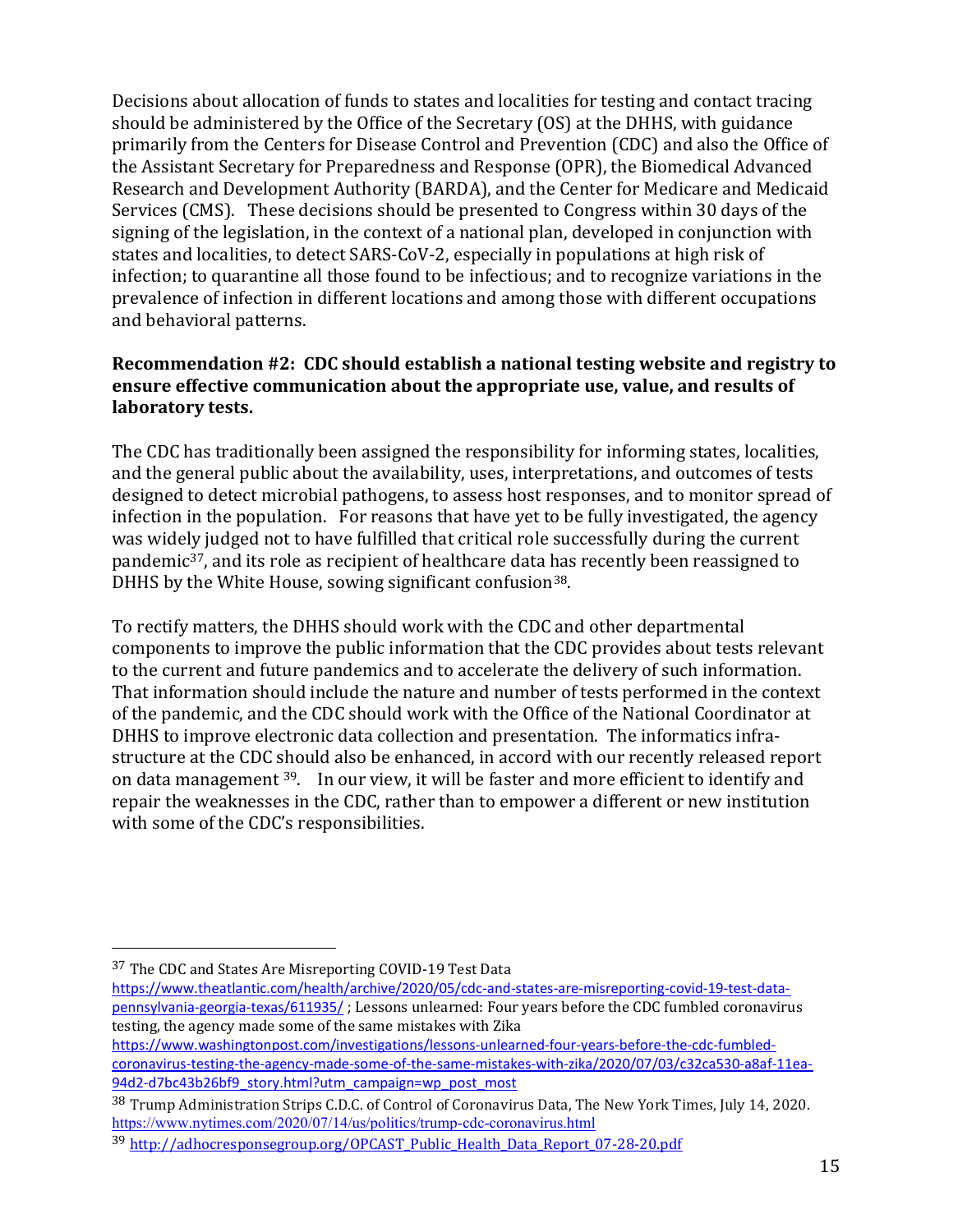Recommendation #3: As part of its authorization and appropriations processes, Congress should re-examine the roles assigned to three major Public Health Service (PHS) agencies for the development, approval, implementation, and analysis of testing during public health emergencies $40$ .

Historically, the NIH has been expected to perform the basic and applied research required to produce improved tests for diseases, the FDA has had responsibility for evaluating and approving new tests, and the CDC has been assigned the tasks of guiding the use of the tests and reporting and analyzing the results, in conjunction with state and local public health authorities. In view of the country's failure to control the Covid-19 pandemic, Congress should determine whether the powers and budgetary resources provided by the Federal government are sufficient for them to carry out their responsibilities in national public health emergencies. If it concludes that they are not, the Congress should augment them.

Special consideration should be given to the CDC, in view of the widespread perception that it was unable to provide strong Federal leadership of the nation's response to the Covid-19 pandemic41. The standards by which the FDA accords EUAs for tests should also be reexamined to determine whether such authorization is being allocated too readily or too slowly42, ,43.

Recommendation #4: The agencies of the PHS should use current authorities to strengthen the nation's preparedness for testing during this and future epidemics. These measures should include: building versatile, efficient, and low-cost technical platforms and point-of-care devices that can be used in routine healthcare and rapidly adapted for specific situations, such as national or global infectious disease emergencies; providing clear criteria for swift approval of novel tests; and creating an informatics infrastructure for nation-wide deployment of tests and interpretation of the results.

By many accounts, the United States has failed to adapt existing technologies and to provide tests at the speed and scale required to diagnose and control the spread of SARS-CoV-2 at many stages of the current pandemic, despite the widely acknowledged strengths of U.S. biomedical science.

The NIH should build upon its new programs in viral and serological testing to create and maintain advanced technical platforms that promote the provision of reliable testing

41 E. Yong, How the Pandemic Defeated America - The Atlantic, Sept.2020 https://www.theatlantic.com/magazine/archive/2020/09/coronavirus-american-failure/614191/; How the Virus Won https://www.nytimes.com/interactive/2020/us/coronavirus-spread.html?smid=nytcore-iosshare; The CDC and States Are Misreporting COVID-19 Test Data- The Atlantic, May 2020 https://www.theatlantic.com/health/archive/2020/05/cdc-and-states-are-misreporting-covid-19-test-datapennsylvania-georgia-texas/611935/

<sup>&</sup>lt;sup>40</sup> The U.S. Public Health Service is comprised of eight of the eleven divisions of the DHHS; three of the largest are relevant to several aspects of this report: the NIH, the FDA, and the CDC.

<sup>42</sup> https://www.fda.gov/medical-devices/coronavirus-disease-2019-covid-19-emergency-useauthorizations-medical-devices/vitro-diagnostics-euas'

<sup>43</sup> https://www.fda.gov/news-events/press-announcements/coronavirus-covid-19-update-fda-posts-newtemplate-home-and-over-counter-diagnostic-tests-use-non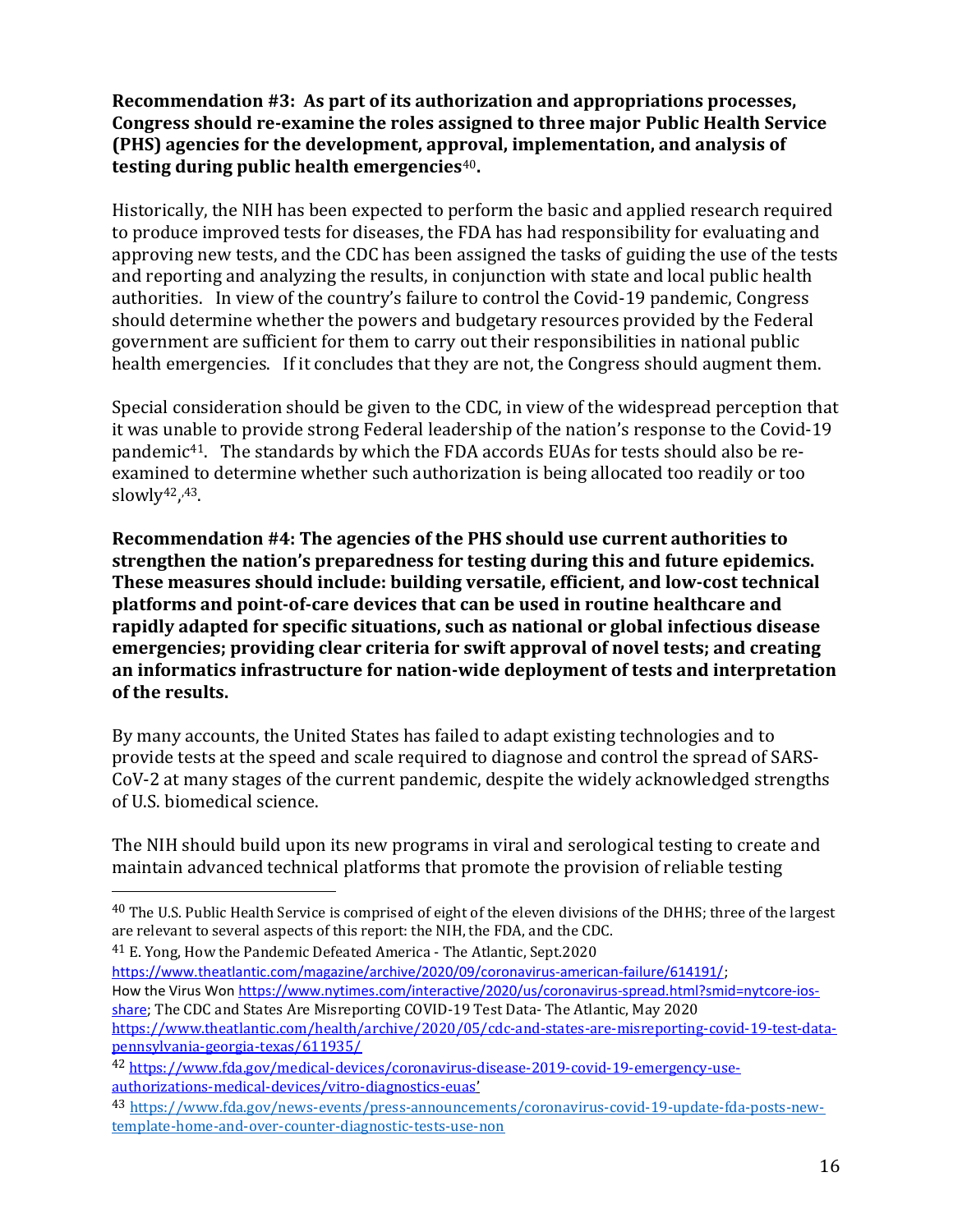programs during public health emergencies, while also continuing to support basic science programs with their inherent potential to improve methods used for testing. As mentioned under Recommendation 3, the FDA should examine its criteria for issuance of EUAs, especially to ensure that appropriate criteria are provided for evaluation of novel low-cost viral tests that can be performed at sampling sites. And the CDC should guarantee that its recommendations to (and communications with) public health authorities are responsive to the varied status of the current pandemic in different states and localities and aligned with our prescriptions for better management of relevant data, including data concerning the results of testing, as described under Recommendation 2.

## APPENDIX 1: TYPES OF TESTS AND THEIR FUNCTIONS

### 1. Viral Tests

Tests that detect the causative agent of any infectious disease are based either on the growth of the organism (requiring that the agent retain biological activity) or on some chemical or physical attributes, regardless of viability. Tests for infectious SARS-CoV-2 are available---performed mostly with cultured cells, sometimes with experimental animals-- and are often used for research purposes, especially in studies of host immune responses and viral disease-causing mechanisms. But virtually all tests used in clinical practice to diagnose Covid-19 and to track epidemiological patterns for public health purposes measure an essential chemical component of the virus---the SARS-CoV-2 RNA genome or one or more of the proteins present in virus particles.

Such molecular tests are generally cheaper, safer, faster, and often more sensitive than tests for infectious virus. Nearly all FDA-approved tests currently in use<sup>44</sup> measure viral RNA and depend upon a common two-step process: copying the coronavirus RNA into DNA, with the enzyme called reverse transcriptase, then amplification of parts of the resulting viral DNA many times over, using the polymerase chain reaction (PCR). Other methods for measuring viral RNA are available for research purposes or under development for surveying larger numbers of healthy individuals, as discussed in the text and elsewhere45.

Tests that detect virus by measuring viral proteins, using antibodies specific for known proteins, are potentially faster and cheaper than most tests for viral RNA and may prove amenable to self-administered use. Such tests are being pursued commercially, as well as in the public sector, but only two have been granted an EUA by the FDA<sup>46</sup>.

As described in the text, virus tests may be **diagnostic** (used to establish the cause of disease), contact-based (used to seek evidence of infection in persons believed to have

<sup>44</sup> https://www.fda.gov/medical-devices/coronavirus-disease-2019-covid-19-emergency-useauthorizations-medical-devices/vitro-diagnostics-euas'

<sup>45</sup> https://www.fda.gov/news-events/press-announcements/coronavirus-covid-19-update-fda-posts-newtemplate-home- and-over-counter-diagnostic-tests-use-non

<sup>46</sup> https://www.fda.gov/medical-devices/coronavirus-disease-2019-covid-19-emergency-useauthorizations-medical-devices/vitro-diagnostics-euas'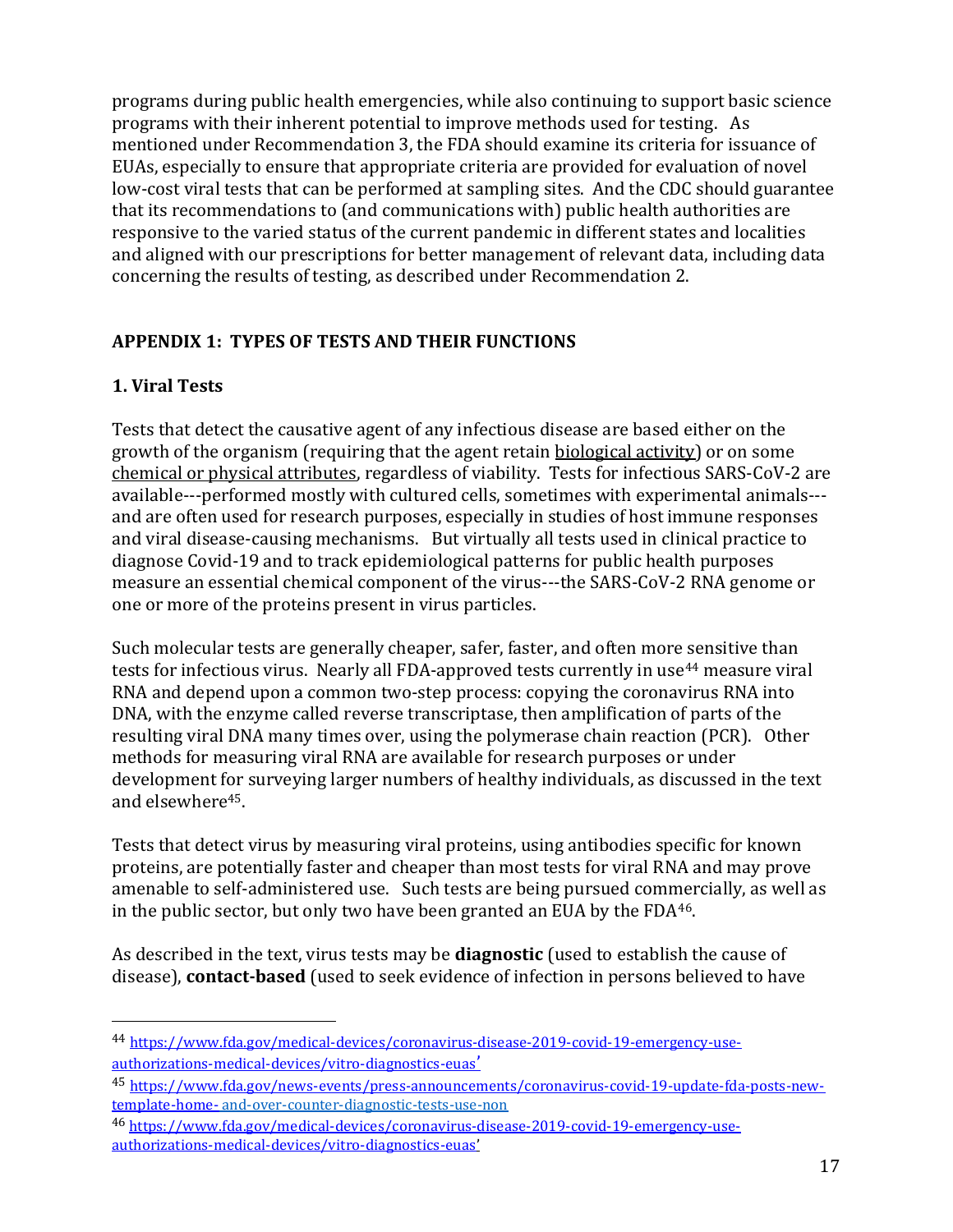been in contact with an infected person), or a means of **surveillance** (for infected, asymptomatic people in populations without known contacts with infected people). Identification of the causative agent is essential for a specific diagnosis of any infectious disease in an individual patient; in its absence, diagnosis is presumptive<sup>47</sup>. Surveillance tests must be available in large quantities and to all sectors of the population; relatively simple, rapid, and inexpensive. They can achieve their purpose of infection control even if not as accurate as tests used for diagnostic purposes or for contact-tracing.

The reliability of tests for SARS-CoV-2 depends on the timing and mode of sampling, as well as the sensitivity and specificity of the method. False-positive tests are generally rare, but sometimes occur due to poor test design or contamination of samples with viral RNA or DNA 48. (Since a false-positive result can lead to unnecessary quarantine, contact tracing, or treatment, even a low error rate is problematic.) Negative results for persons who have been infected most commonly occur if the sample is taken before the virus has multiplied to produce amounts that allow detection or if the sampling of material from the upper respiratory tract has been ineffective. The sensitivity of PCR-based tests for viral RNA is generally great enough to detect even very low concentrations of virus. Antibody-based tests for viral proteins, however, are inherently less sensitive and may fail to detect a significant minority of virus-positive subjects---a trade-off for simplicity, speed, and lower costs. A report by the JASON group explores the significance of false-negative findings in greater detail<sup>49</sup>, and others have argued that the simplicity, speed, and low cost of antigenbased tests for virus can outweigh the virtues of the high sensitivity of RNA-based tests, when tests are used for surveillance<sup>50</sup>.

### 2. Serological tests

Tests that ascertain the host's immune response to the infectious agent depend largely on immunological methods to detect antibodies that bind proteins found in virus particles. Immune responses to SARS CoV-2 are most commonly sought with tests for either of two viral proteins: the spike (S) protein, which is on the surface of the virus particle, composes its predominant halo (or "corona"), and mediates entry of virus into cells by binding to a specific host receptor protein (called ACE2); or the nucleocapsid (N) protein, which is an essential component of the internal core of the virus.

medRxiv 2020.07.14.20151126; doi: https://doi.org/10.1101/2020.07.14.20151126

<sup>47</sup> This issue has been dramatically illustrated in the current epidemic. Although over 99% of Covid-19 patients in whom coronavirus RNA was detected were later shown to have made virus-specific antibodies, validating the

diagnosis, less than 40% of patients with a presumptive diagnosis of Covid-19, without testing for viral RNA, produced antibodies against SARS-CoV-2. Thus, in over 60%, the symptoms were likely produced by another condition. F Wajnberg, F Amanat, A Firpo et al SARS-CoV-2 infection induces robust, neutralizing antibody responses that are stable for at least three months.

<sup>48</sup> False positives in reverse transcription PCR testing for SARS-CoV-2 | medRxiv https://www.medrxiv.org/content/10.1101/2020.04.26.20080911v2

<sup>&</sup>lt;sup>49</sup> JASON, Managing the Risk From COVID-19 During a Return to On-Site University Research https://fas.org/irp/agency/dod/jason/covid-19.pdf; S. Woloshin, N. Patel, & A. S. Kesselheim, False Negative Tests for SARS-CoV-2 Infection — Challenges and Implications. New Engl. J. Med, June 5, 2020. https://www.nejm.org/doi/full/10.1056/NEJMp2015897

<sup>50</sup> The Rockefeller Foundation, Covid-19 National Testing & Tracing Action Plan https://www.rockefellerfoundation.org/national-covid-19-testing-and-tracing-action-plan/